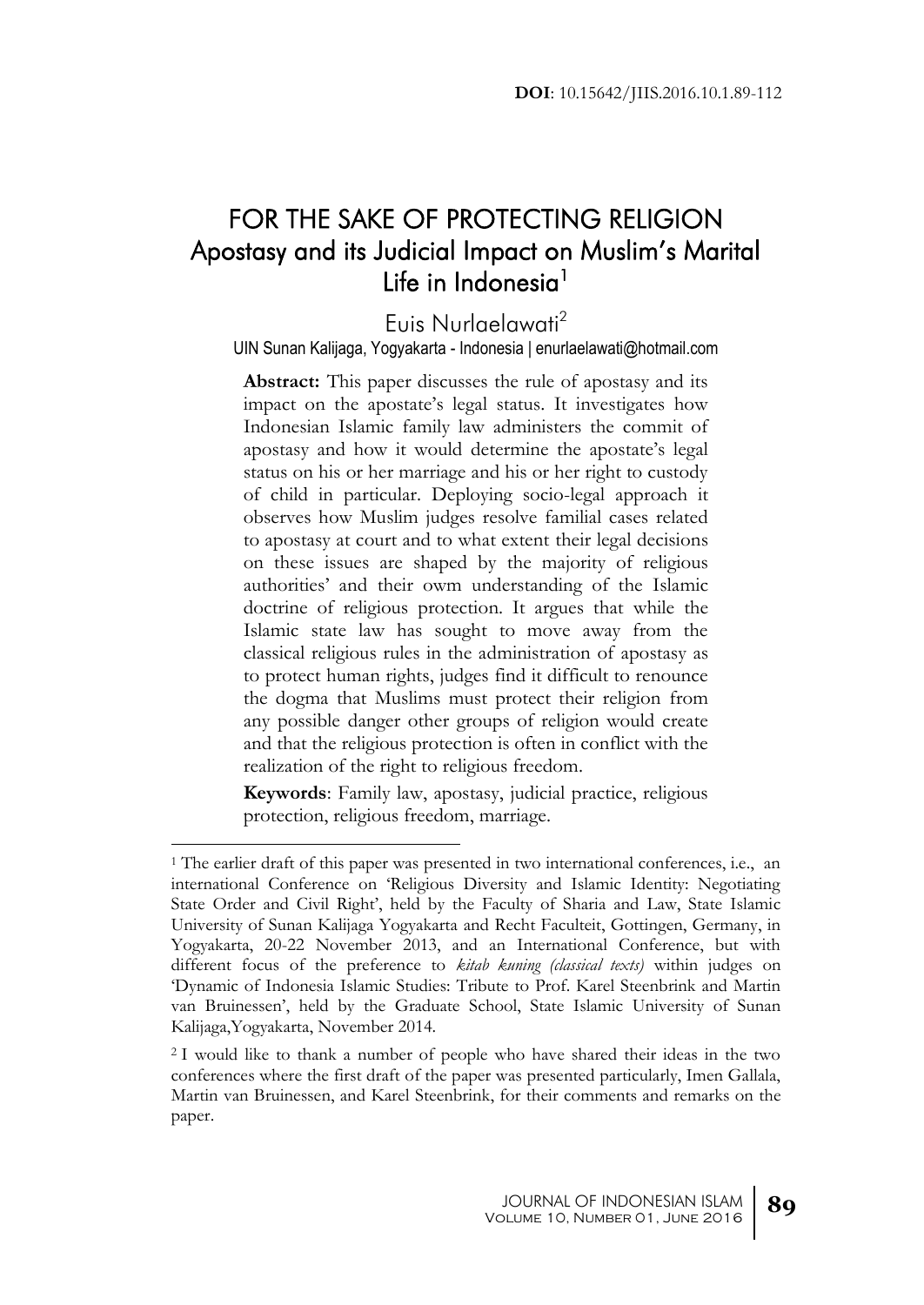#### **Introduction**

Muslims believe that religion is one of the matters that according to Islamic doctrine should be protected. Although interpretation on how religion should be protected differs, many view and agree that protection should be made when religion is endangered. The protection of (Islamic) religion is clearly stressed in the issue of the practice of apostasy. For a Muslim who turns his or her faith to another religion and looses his or her faith for no religion, rules are introduced to protect the (Islamic) religion itself.

Under Islamic law, apostasy is deemed to be a crime and is, based on Sunna (Prophetic Tradition), punished by death. Basically none of verses dealing with apostasy provides for the penality of apostasy in this life, but they condemn it in a very harsh term.<sup>3</sup> As Cook argued, although such death punishment is not certain when it became normative particularly referring to the early Abbasid times, it is the accepted punishment in the early stage of Islam.<sup>4</sup> In regard with the issues of family, when an apostate is a married person, the punishment would relate to his or her status of marriage and extends to other matters, including his or her right to guardianship, custody, and inheritance. The classical Islamic law has devoted its discussion to these issues very lengthly. Indonesia has adopted Islamic law as one element enriching its national laws and puts a number of articles to administer the issue of apostasy. Although the Indonesian law has reformed its rules related to the issue, the classical Islamic texts remain the main reference among judges when dealing with it.

A number of works have been written to discuss the issue of apostasy in both general and specific scopes. Taking Sudan as an object of his study Abdullahi Ahmed al-Na'im discusses the Islamic law of apostasy and relates it to the modern applicability.<sup>5</sup> He argues that the shari'a law of apostasy is inconsistent with and violates the principle of religious freedom. Reform is thus needed 'to maintain the negative civil law consequences of apostasy'. <sup>6</sup> Cook discusses apostasy

<sup>3</sup> Peters and Devries, 'Apostasy in Islam', *Die Welts des Islams*, 1 at 5 etseq (1976), p. 77.

<sup>4</sup> David Cook, "Apostasy from Islam: A Historical Perspective", *JSAI*, 31 (2006), p. 276.

<sup>5</sup> Abdullahi Ahmed al Na'im, 'The Islamic Law of Apostasy and Its Modern Applicability: The Case from Sudan', *Religion*, 16 (1986): pp. 197-224.

<sup>6</sup> Ibid., p. 216.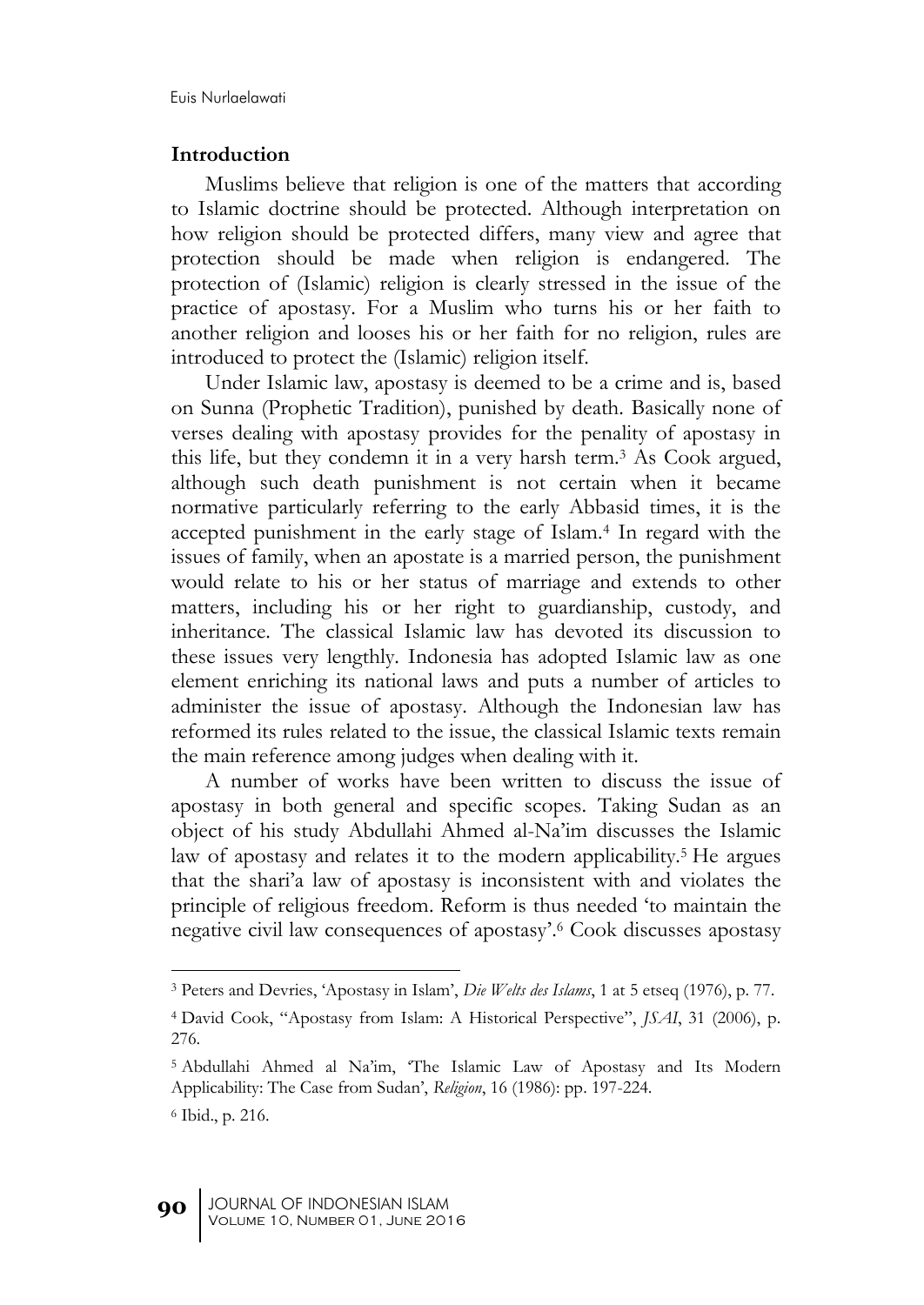using historical sources and examines a number of conversion cases and reasons for Muslims to convert. He notes that there had been changes over centuries about the ways in which apostates acted and he concludes that for several reasons Muslims' attitudes toward apostasy did not develop until the Abbasid time. 7

In Indonesian context the discussion of the issue of apostasy in Indonesia has been also done in a number of works. Natalia Laskowska, for instance, discusses fatwas on death penalty on apostates and on Ahmadiya case and argues that in practice it seems rare that the apostates were punished and were instead considered to have incited hatred.<sup>8</sup> In its report on the the impact of blasphemy laws on minority rights in Indonesia, Freedom House argues that the laws are often vaguely worded and are abusedly implemented.<sup>9</sup> Despite this fact, only have very few papers been written concerning the relationship between the issue of apostasy and Islamic family law problems in Indonesia. Among the papers are those written by two judges of Islamic courts, Mukti Arto and Fachruddin. Arto discusses the procedure of Islamic judiciary and deals with divorce proceedings particularly those petitioned under the ground of apostasy.<sup>10</sup> Employing a similar approach, Fachruddin observes the issue of apostasy as one of divorce grounds listed in the Kompilasi Hukum Islam di Indonesia (Indonesia's Compilation of Islamic Law). He argues that there has been vagueness in the regulation on divorce grounds and mentions that the grounds listed do not support to each other and they are overlapped and confusing.<sup>11</sup> He criticized the Kompilasi Hukum Islam for limiting the practice of apostasy to be used for divorce petition and views that to be taken as a ground of divorce apostasy should not be restricted by the condition of disharmony resulted from apostasy. To him, difference of religion itself is a disharmony within marital life.

<sup>7</sup> Cook, 'Apostasy from Islam, p. 277.

<sup>8</sup> Natalia Laskowska, 'Apostasy as a Tool to Suppress Dissent: Indonesian Perspective', in *Orientalist*, 2 (2012), pp. 74-84.

<sup>9</sup> Freedom House, *Policing Belief: The Impact of Blasphemy Laws on Human Rights*, A Freedom House Special Report, October 2010.

<sup>10</sup> Mukti Arto, *Praktek Perkara Perdata pada Pengadilan Agama* (Yogyakarta: Pustaka Pelajar, 1996).

<sup>11</sup> Fachruddin, 'Murtad sebagai Alasan Perceraian dan Implementasiya di Pengadilan Agama', in *Mimbar Hukum,* 39, 9 (1998), pp. 12-18.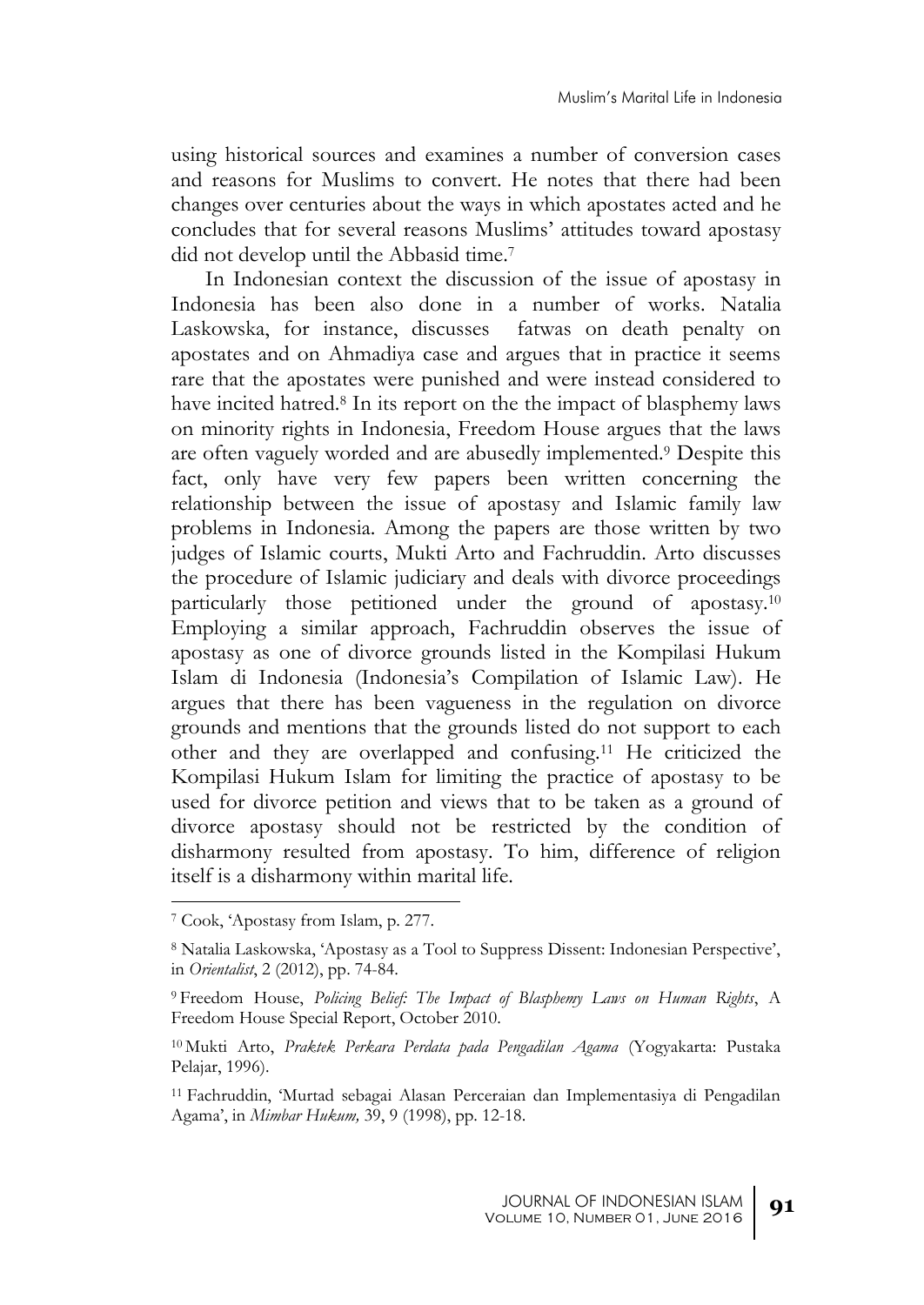1

There have been some other discussions on the issue of apostasy related to marital affairs. Ratno Lukito in his book *Hukum Sakral dan Hukum Sekuler* discusses the issue of faith difference and its connection with the practice of inheritance. He argues that there has been wider interpretation of the rule of inheritance within Muslim judges.<sup>12</sup> Previously Lukito wrote also an article entitled 'The Enigma of Legal Pluralism in Indonesian Islam: The Case ff Interfaith Marriage'and observed various legal interpretations of the marriage law. He viewed that the government has often been bewildered by the ongoing debate itself and left the issue to be dealt with by legal scholars.<sup>13</sup> In my previous work, I myself have investigated a number of decisions on the issue of apostasy in the context of divorce. However, I did not put the discussion in a broad context of religious protection but of maintenance of fiqh doctrines within Muslim judges of Indonesia.<sup>14</sup> Recently, Muhrisun has published an article investigating the children's welfare within the families involving spouses one of whom commits apostasy. He displays rich data on the practice of inter-religious marriage and on Muslim judges' view on such marriage and on their preference to dissolving marriage and to dismissing the right to child custody from apostates. 15

Although much discussion has been done, only scant attention has been paid to the doctrine of religious protection contained in the rules of familial issues and in practical decisions issued by Muslim judges. Looking at articles prescribed in both the *Kompilasi Hukum Islam* and the Marriage Law of Indonesia relevant Muslim judges decisions, this paper discusses the practice of apostasy and its impact on the the apostate's legal status. It investigates how apostasy would determine

<sup>12</sup> Ratno Lukito, *Hukum Sakral dan Hukum Sekuler: Studi tentang Konflik dan Resolusi dalam Sistem Hukum Indonesia* (Jakarta: Alvabet, 2008), pp. 437-457.

<sup>13</sup> Ratno Lukito, 'The enigma of legal pluralism in Indonesian Islam: the case of interfaith marriage'*, Journal of Islamic Law and Culture*, Vol. 10, No. 2 (2008), pp. 176– 187.

<sup>14</sup> Euis Nurlaelawati, *Modernization, Tradition and Identity: The Kompilasi Hukum Islam and Legal Practices of the Indonesian Islamic Court* (Amsetradam: Amsterdam University Press, 2010).

<sup>15</sup> Muhrisun Afandi, 'Apostasy as Gounds in Divorce Cases and Child Custody Disputes in Indonesia', in Noorhaidi Hasan and Fritz Schulze (eds), *Indonesian and German Views on the Islamic Legal Discourse on Gender and Civil Rights* (Germany: Hobert & Co, Gottingeng, 2015), pp. 89-107.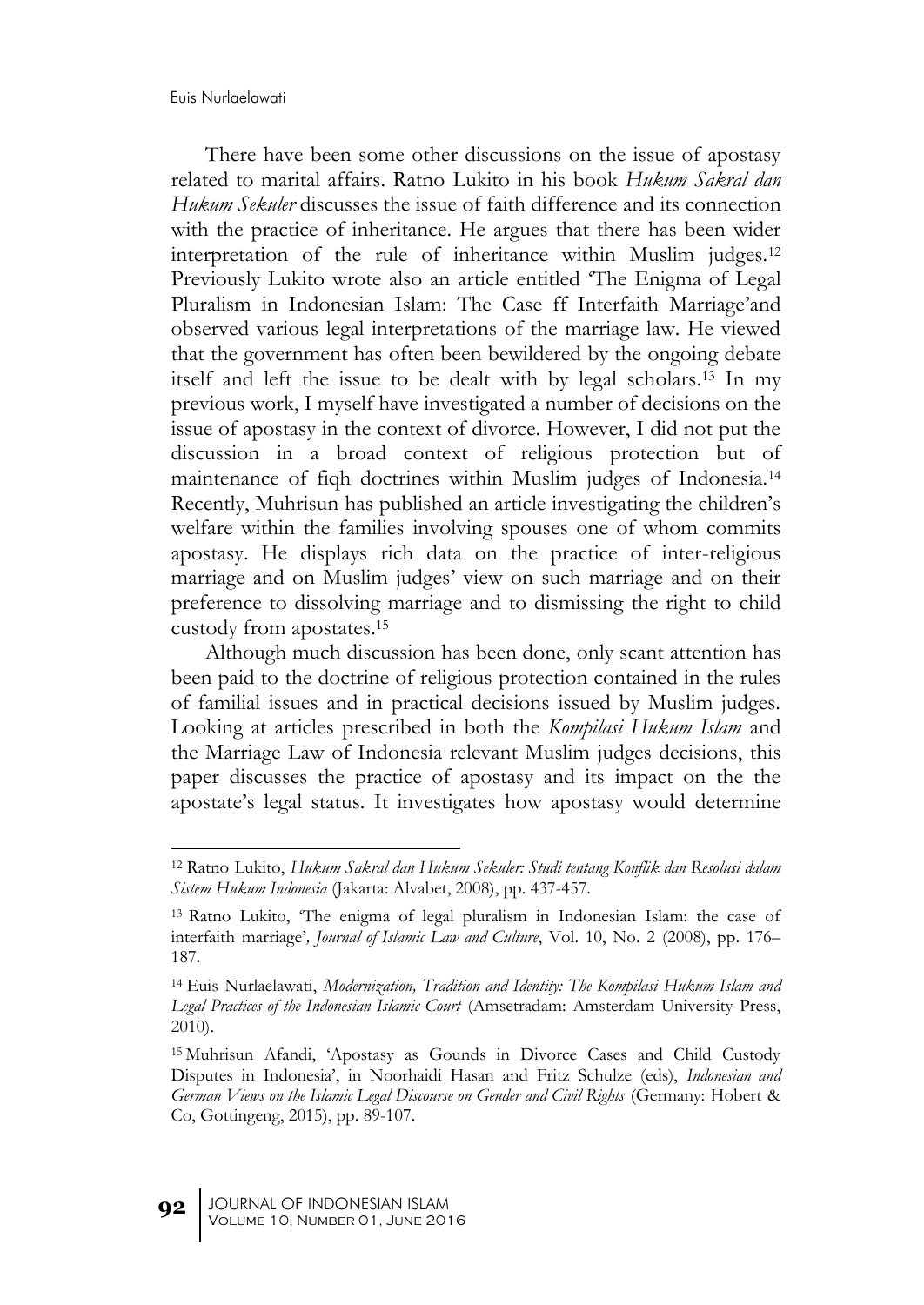the apostate's legal status on his or her marriage and his or her right to custody of child. It shall look at how Islamic law in Indonesia regulates the issues and how Muslim judges resolve familial cases related to apostasy at court and investigate to what extent their legal decision on these issues are shaped by their understanding of the doctrine of religious protection.

The data used in this paper are decisions of Islamic court and notes from interviews and hearing attendance. The data were gathered from two periods of time, from 2004-2006 and from 2011-2012. The decsisions collected were read and observed to see the legal reasoning of judges when giving their rulings. They were completed by the notes from my interviews with judges. Deploying socio-legal approach this paper attempts to study how the rules were introduced and how judges interpret the rules and apply them in their rulings and why they follow or deviate from the rules and how their attitudes are intersected with the notion of religious protection.

### **Apostasy from Islamic Legal Perspective: It's Impact on Marriage**

*Riddah* is an Arabic word to denote apostasy, used interchangibly with the word *irtidad*. However, the usage of these two terms has different emphasis. While *riddah* refers to an act of Muslim's conversion to become an unbeliever, *irtidad* means conversion from Islam to other religions such as Christianity. The one who commits apostasy is called *murtadd*. <sup>16</sup> When one commits apostasy and he or she is in the status of marriage, the question arises on the status of her or his marriage. Does the marriage remain valid according to classical Islamic legal opinions?

To answer the above question, the issue of inter-religious marriage needs first to be investigated. In order to comprehend the law of interreligious marriage, the discussion of pillars and conditions that determine the validity of marriage needs to be highlighted. Marriage could be conducted and considered to be valid if it meets required pillars and each pillar's conditions. The pillars include spouses (bride and groom), marriage contract, guardian, witnesses, and *mahr* or dowry. Each of these requirements must meet certain conditions. As for the issue of inter religious marriage, the condition of the pillar of 'bride

<sup>16</sup> Samuel M. Zwemer, *The Law of Apostasy in Islam*, [www.muhammadanism.org.,](http://www.muhammadanism.org/) February 2, 2004, 33.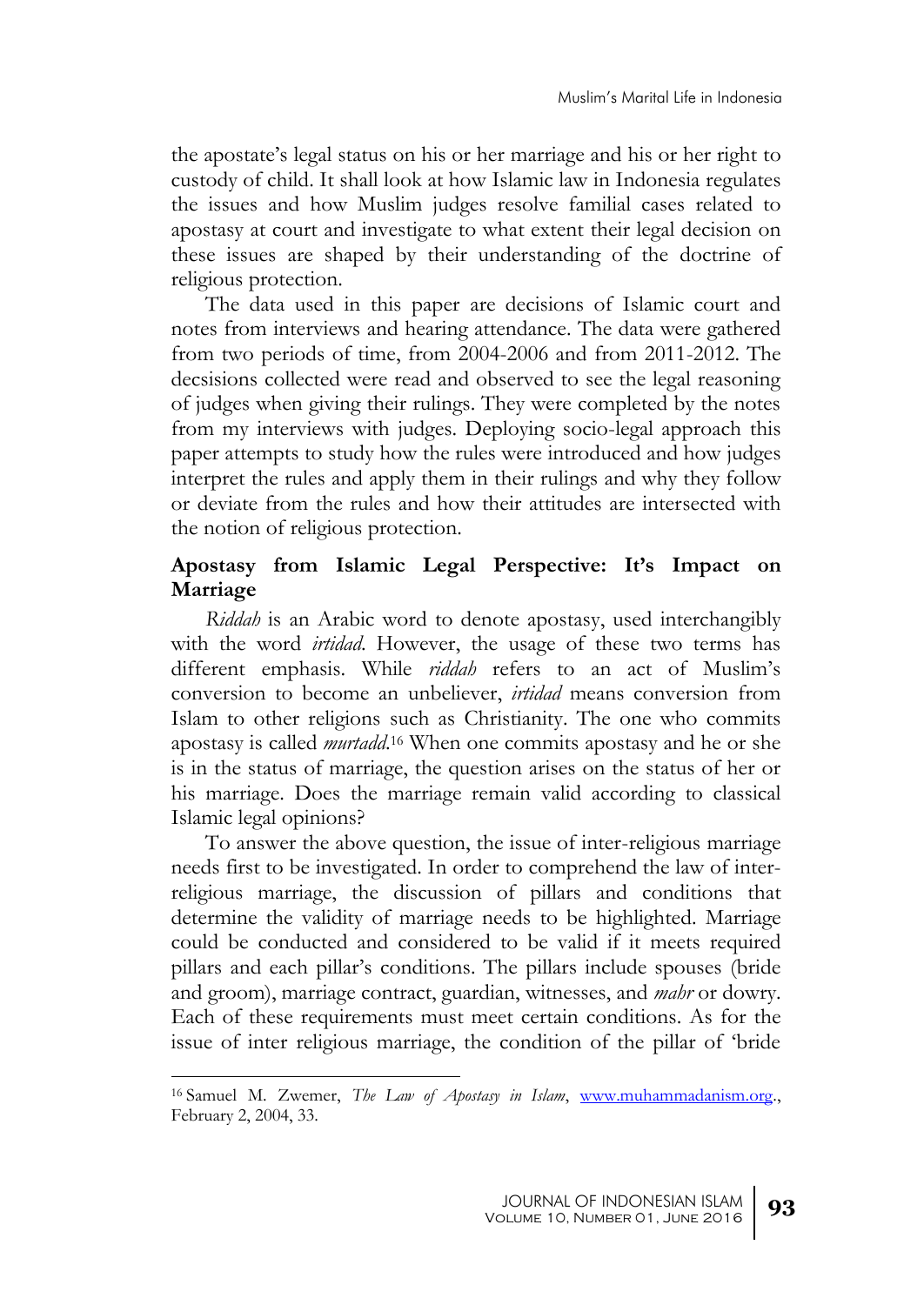and groom' needs to be mentioned and the classical Islamic legal doctrine requires that spouses must be free from conditions that would prevent them from marrying to each other, i.e., being in the same blood lineage, having been fed by a same woman, and having been bounded by marital tie of their family member as mother or father inlaw. These conditions are described very clearly in the discussion of '*muhharramat*' or groups of female that cannot be married. While these three are clear, a question arises on the issue of religion. Is unity in faith or religion a condition to be met in Islamic marriage; is a Muslim person (male and female) allowed to get married with a non-Muslim person (a male of female)?

Generally speaking, there are three opinions maintained among Islamic legal scholars on the issue. First is the opinion that stresses the validity of marriage between spouses adhering to Islam. Second is the opinion that underlines the possibility of marriage between a Muslim man and a non-Muslim woman. Third is the view that accentuates the impossibility of marriage between a non-Muslim man and a Muslim woman. The legality of marriage between a Muslim man and a non-Muslim woman is however envisible only under some conditions. The conditions are particularly related to the non-Muslim party, the female. It is specified that the prospective bride must believe in sacred texts called *al-kitab* or that she must be *ahl al-kitab*. In this regard, it is noted that there are three categories of non-Muslim, i.e., non-Muslim bride believing in goods or matreials such as stone, non-Muslim bride believing in religion with quasi sacred text such as Majusi, and non-Muslim bride believing in sacred text called *ahlu al-kitab, <sup>17</sup>* such as Christians and Jews. Although few, like Abu Daud, consider interreligious marriage between a Muslim man and non-Muslim woman with quasi sacred scripture as lawful, <sup>18</sup> jurists in general accept only the marriage between a Muslim man and non-Muslim woman in the third category.<sup>19</sup> Jurists, in fact, agreed to outlaw a Muslim man and a Muslim woman to marry a non-Muslim woman and a non-Muslim

<sup>&</sup>lt;sup>17</sup> Sayyid Sabiq, *Fiqh al-Sunnah* (Beirut: Dar al-Fathi, 1990), p. 13.

<sup>&</sup>lt;sup>18</sup> 'Abd al-Rahman al-Jaziri, *Al-Fiqh ala madhahib al-arba'ah* (Beirut: Dar al-Fikr, 1996), p. 61.

<sup>&</sup>lt;sup>19</sup> See Wahbah Zuhayly, *al-Fiqh al-Islāmiy wa Adillatuhu* (Damaskus: Dar al-Fikr, 1984), Vol. 10, p. 151. However it must be noted that the allowance of such marriage is for Shafi'ite limited to women who hold pure kitab and who have not been contaminated by other false doctrines (al-kitabiyah al-khalisha).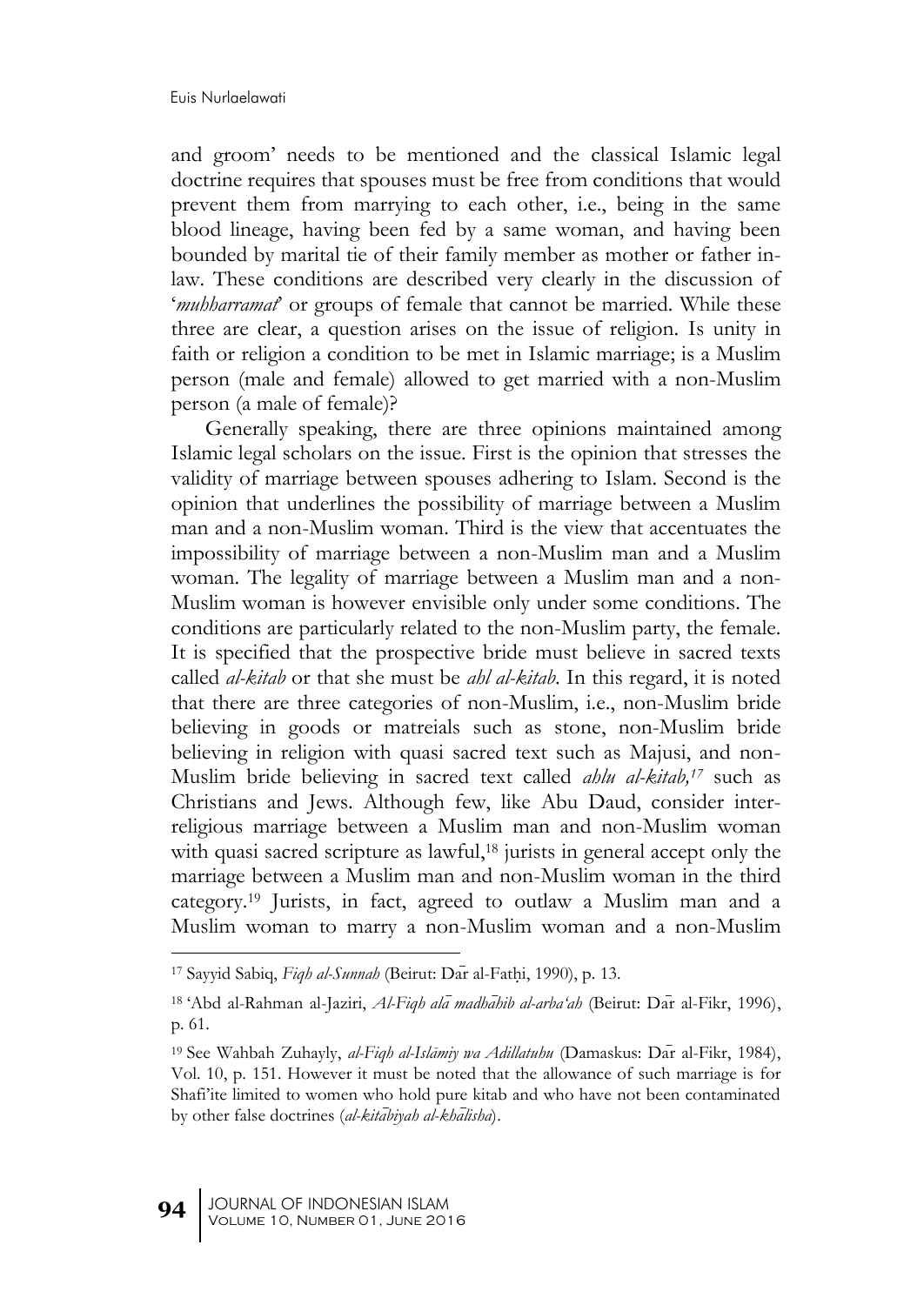man that believe in materials such as stone and they categorized them as *musyrik*. <sup>20</sup> The legal base of their ban is the verse that reads that it is forbidden for a Muslim man to marry a Musyrik woman, although she attracts you and it is not allowed for a Muslim woman to marry a Musyrik man although he interests you a lot (al-Baqarah/2: 5).<sup>21</sup>

When the legal opinions of the scholars on the issue of interreligious marriage is clear, the above question of whether or not the marriage of the couples one of which commits apostasy remains valid. Basically, an easy conclusion from the above discussion can be drawn to answer the question, implying that marriage maintained by couples one of whom becomes apostate is considered legal or valid as long as the apostate turns to one of religions with sacred texts. However, the question might not be answered so easily and for clear and secure discussion on the issue, detailed opinions of the scholars need to be explored. In dealing with the status of such marriage, a number of questions are put forward in classical fiqh texts like that of Abdu al-Rahman al-Juzairi who addressed some following questions: is the validity of marriage between two spouses annulled provided one of them commits apostasy? Is the apostasy committed by bride or groom considered similar? And what are the pronouncements and the deeds that would be concluded infidelity or apostasy?<sup>22</sup>

The discussion on the status of marriage of apostate spouse puts an emphasis on its effect on the validity of marriage. The effect has very much depended on the party who commits the appostasy. It means that the legal status of marriages where it is the bride that commits apostasy will be different from that of the marriage where it is the groom who commits apostasy. Hanafites differentiate the legal status of marriages where the apostle is bride and where the apostate is the groom. They maintained that the marriage is to be annulled directly provided the groom (male) commits apostasy. The arguments goes in line with the consensus of the sholars that inter-religious marriage is only permitted between a Muslim man and a non-Muslim woman and they stated that it is impossible for a Muslim bride to be controlled by a non-muslim groom. Although they have clear opinion on the above case, they proposed three opinions on the case of apostate bride

<sup>20</sup> Abu Zahrah, *al-Ahwāl al-Syakhsiyyah*, (Cairo: Dar al-Fikr, 1957), p. 112.

<sup>21</sup> Ibid., p. 113. See also Wahbah Zuhayly, *al-Fiqh al-Islāmiy wa Adillatuhu,* p. 151.

<sup>22</sup> al-Jaziri, *Al Fiqh ala al-Madhahib al Arba'a*, p. 171.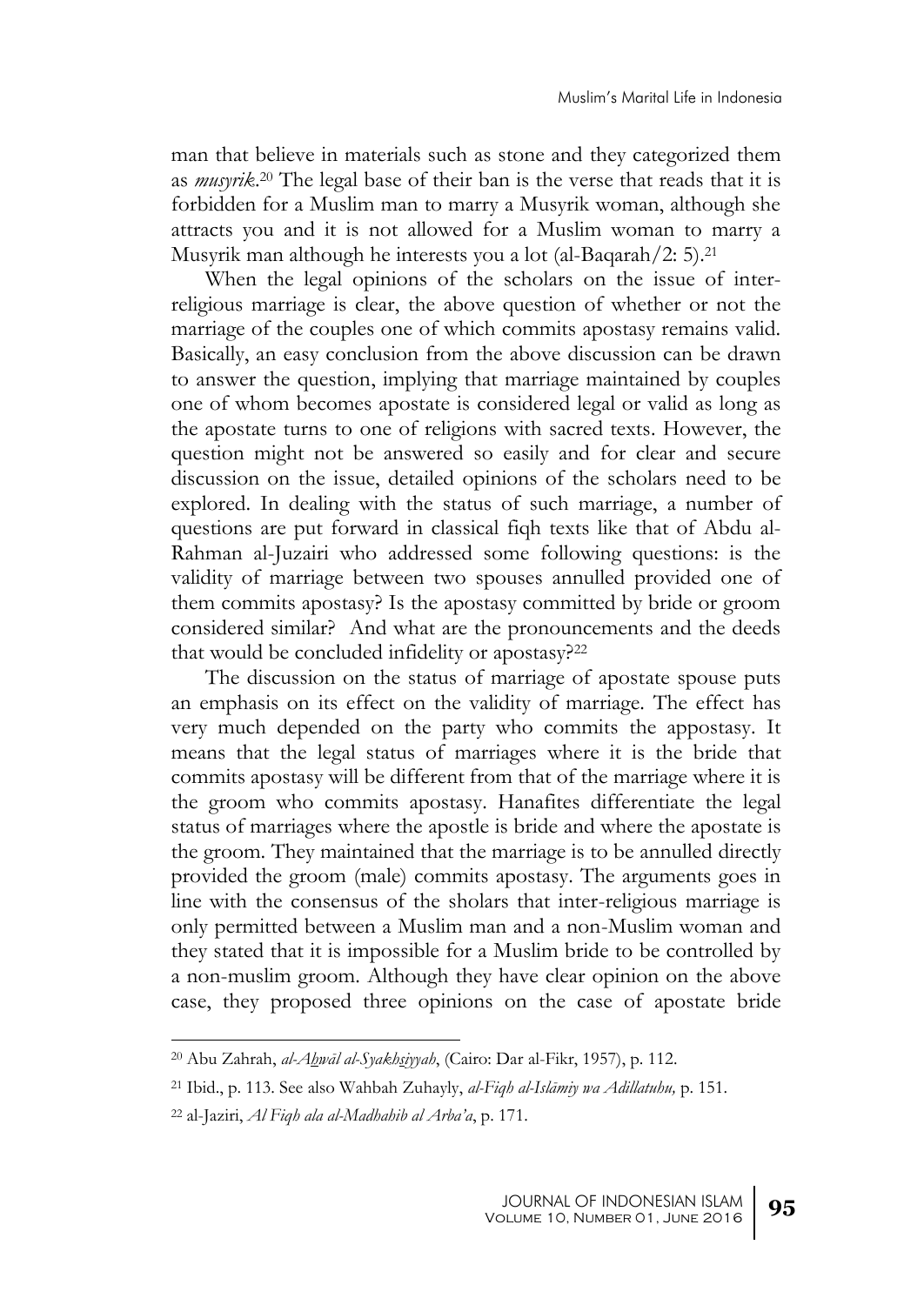(female). First is that the marriage is abrogated in natural apostasy; second is the marriage is not abrogated, but it can be taken as a ground for dissolving the marriage, and the bride is considered as slave for her husband due to her deed. Malikites share the same idea with Hanafites. In different way, Shafi'ites and Hanabilites put the consummation of marriage as a basis to define the legal status of the marriage, and hence differentiate the effect of the apostasy committed before and after sexual intercourse. To their views, the marriage is annulled automatically if apostasy is committed when sexual intercourse is done. Nevertheless, the annulment is not directly completed and its ompletion is due to the expiration of waiting period. In other word, the marriage is considered to be 'off' for some while. The marriage is annulled only if the apostate bride or groom remains to stick firmly to his act of apostasy. Therefore, the marriage is continued if the apostate reconverts to Islam during waiting period. 23

#### **Apostasy within Marriage: Indonesian Perspective**

Apostasy is a rare practice among Indonesian Muslims in general. However, a survey found a number of practices of massive apostasy in certain local areas where Christian propagators launched and run their missionary activities. <sup>24</sup> Sources indicate that, although rare, as stated above, conversion between recognised religious groups does occur and although it is permitted by law in Indonesia, it remains an extremely controversial issue. And while national government respected religious freedon and no rule in Indonesian laws about the sanction for Muslims committing apostasy is made, the impact or sanction of apostasy to marital status is regulated and interfaith relationships and marriages continue to be a source of contention.

Islamic law in Indonesia administers that marriage could be conducted only by couples adhering to same religion. The Law of Marriage No. 1/1974 that applies to all citizens of Indonesia regardless of their religions regulates that marriage could be conducted if it meets the requirements specified in the law and fits with their religious faith.<sup>25</sup> The *Kompilasi Hukum Islam*, which stands as a substantive law of the Islamic court and which applies to only Muslim, sets the same rule.

<sup>23</sup> Ibid., p. 54.

<sup>24</sup> Melissa Crouch, *Law and Religion: Conflict and the Court in Indonesia*' (London and New York: Routledge, 2014).

<sup>25</sup> See the Law of Marriage No. 1/1974.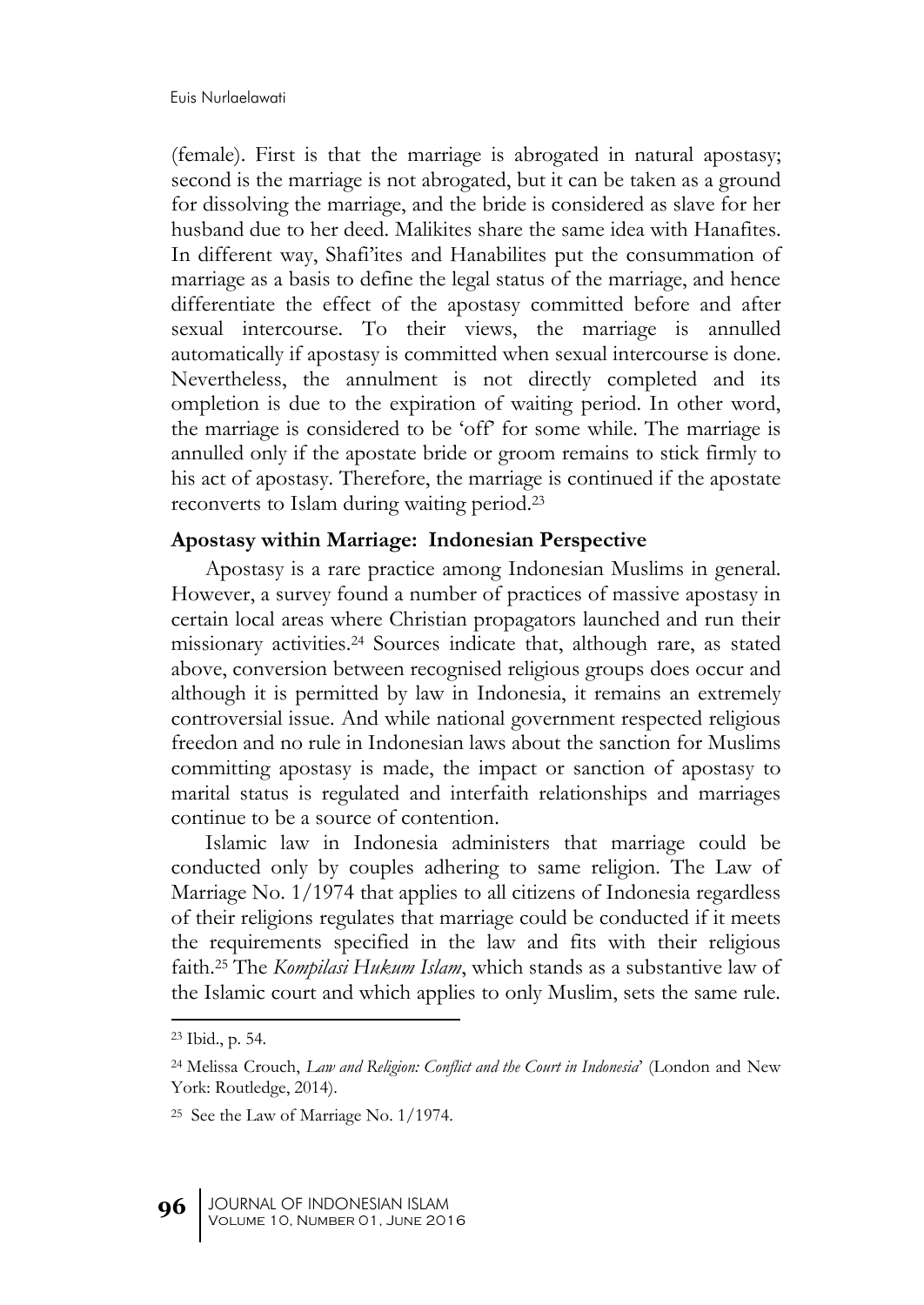It even stresses through its articles that one of the requirement for marriage is the unity of religion. Article 40 clearly administers this and states that it is prohibited for a man to marry a woman under certain conditions.<sup>26</sup> First is the condition where a woman is bound to a marriage with a man. Second is the condition where a woman is within waiting period after divorce. Third is the condition where a woman is not a Muslim. Another article regulates the prohibition of woman to marry a non-Muslim man. It says that a Muslim woman is not allowed to marry a non-Muslim man. These two articles demonstrate that Indonesia, quite different from some other Muslim countries that allow a Muslim man to marry non-Muslim woman, forbids inter religious marriage of both sides.<sup>27</sup>

In line with these regulations, Indonesia therefore regulates that conversion might become one of grounds under which marriage cannot be maintained. Basically, through the *Kompilasi Hukum Islam*, Indonesia does not automatically dissolve marriage of couple one of whom commits apostasy. In fact, the *Kompilasi Hukum Islam* puts apostasy as one of the grounds under which divorce can be petitioned at court. This is clearly found in article 116 of the *Kompilasi Hukum Islam* which specifies grounds that could be presented for divorce and puts apostasy as one of the grounds as listed in the last point. <sup>28</sup> This denotes that apostasy has an equal position as other grounds for divorce. What is regulated in Indonesia is quite different from what Malaysia administers. Malaysia does not regulate that apostasy can automatically dissolve marriage and the provision of Law Reform Act (Marriage and Divorce) 1976 only acknowledged petition made by non Muslim spouse. Therefore, if one spouse has converted to Islam, the other party who has not so converted may petition for a divorce. When non-Muslim spouse did not file a petition of dissolution of marriage, after the other spouse leaves the faith and embraces Islam, the marriage will be declared as still valid and legal.<sup>29</sup>

<sup>26</sup> The *Kompilasi Hukum Islam*, art. 40.

<sup>27</sup> The *Kompilasi Hukum Islam*, art. 44.

<sup>28</sup> See the *Kompilasi Hukum Islam*, art. 161.

<sup>29</sup> Jasni bin Sulong, 'The Impilcation of Religious Conversions toward Muslims' Inheritance under Malaysian Law', in *International Journal of Liberal Arts and Social Sciences*, 2, 9 (2014), pp. 122-135.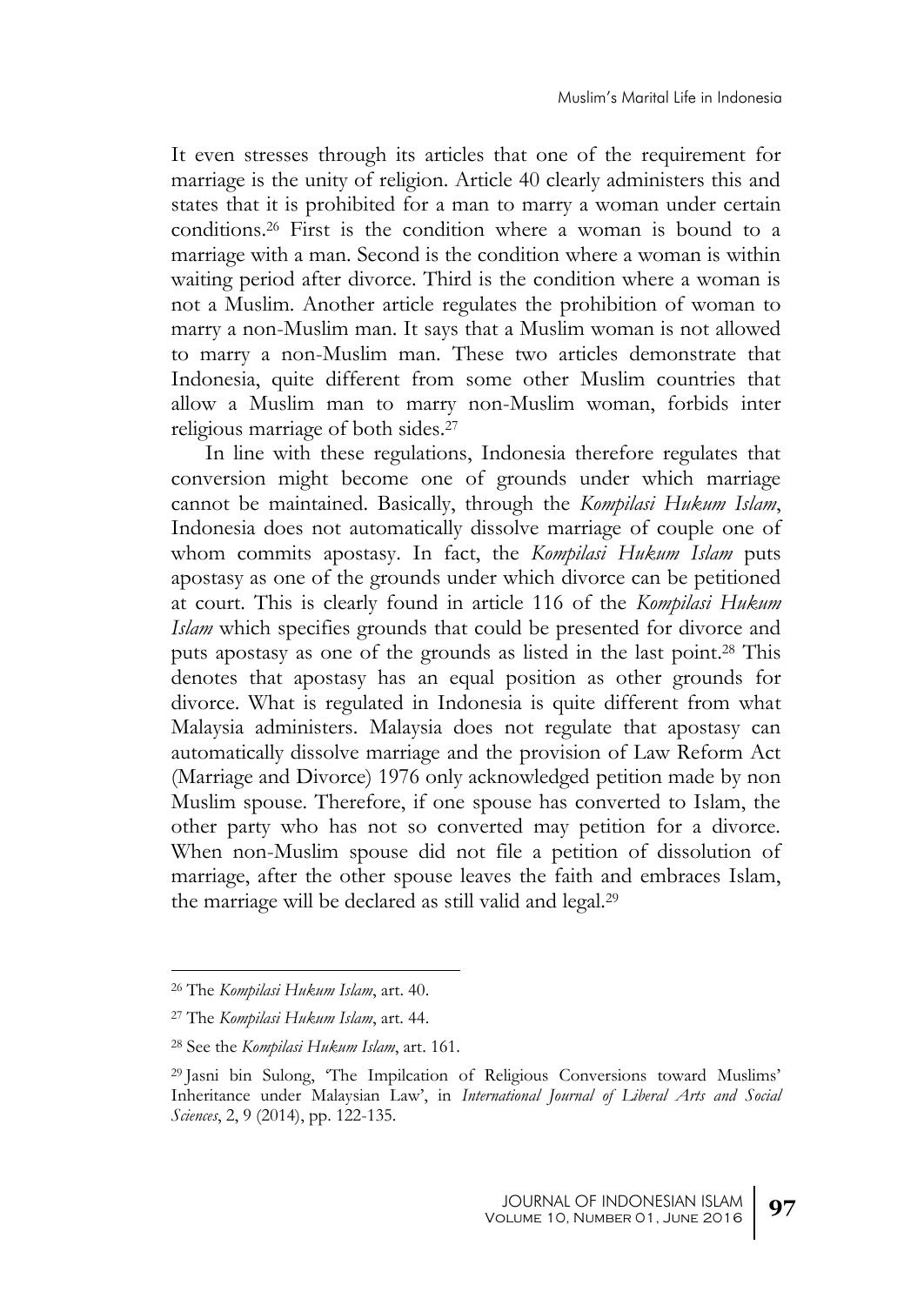Interesting also is that there is an additional clause to the word 'apostasy' in article 116 of the *Kompilasi Hukum Islam* as to limit the apostasy that could be taken as the ground for divorce. The clause attached informs that the apostasy that could be taken as ground for divorce is the apostasy that results in disharmony within marriage. The clause aims to stress that not all apostasy can be brought by a spouse to break his or her marriage. It is the apostasy that results in disharmony within marriage that can be presented by couple to end their marriage. Valuing that what is written in law is to give freedom to couples to decide the fate of their marriage, a question arises of whether judges follow the rule. In the following section I shall discuss the effect of apostasy on the status of marriage in Indonesia. I shall also investigate the effect of apostasy on other familial legal issues, custody in particular.

### **Religious Protection in Indonesian's Legal Practice: Cases of Divorce and Custody**

The doctrine of religious protection is very clear in Islamic legal rules. Of the five ultimate goals of the sharia (*maqasid al-shari'a*) the first is religious protection. It is in this context of religious protection that the Islamic family law in Indonesia administers the effect of apostasy on a Muslim couple's legal status of marriage and their rights to custody.

#### **Divorce, Inevitable in Faith Disarray?**

The *Kompilasi Hukum Islam* apparently wanted to place apostasy in the same position as the other grounds for divorce mentioned above and therefore, as I argued elsewhere, to give the couples the freedom to decide whether or not their marriage should continue.<sup>30</sup> In so doing, it seems that the *Kompilasi Hukum Islam* does not intend to dissolve a marriage at the precise moment one of the parties commits apostasy. Religious freedom is assumed to be implemented in this regard and the *Kompilasi Hukum Islam* authorizes relevant parties to decide the fate of their marriage. Nevertheless, a number of judges who are inclined to refer to the legal doctrine of the *fiqh* books still consider that a divorce between couple automatically occurs at a time when one party in marriage commits apostasy and not with the time the divorce decision

<sup>1</sup> <sup>30</sup> Nurlaelawati, *Modernization, Tradition and Identity,* p. 157*.*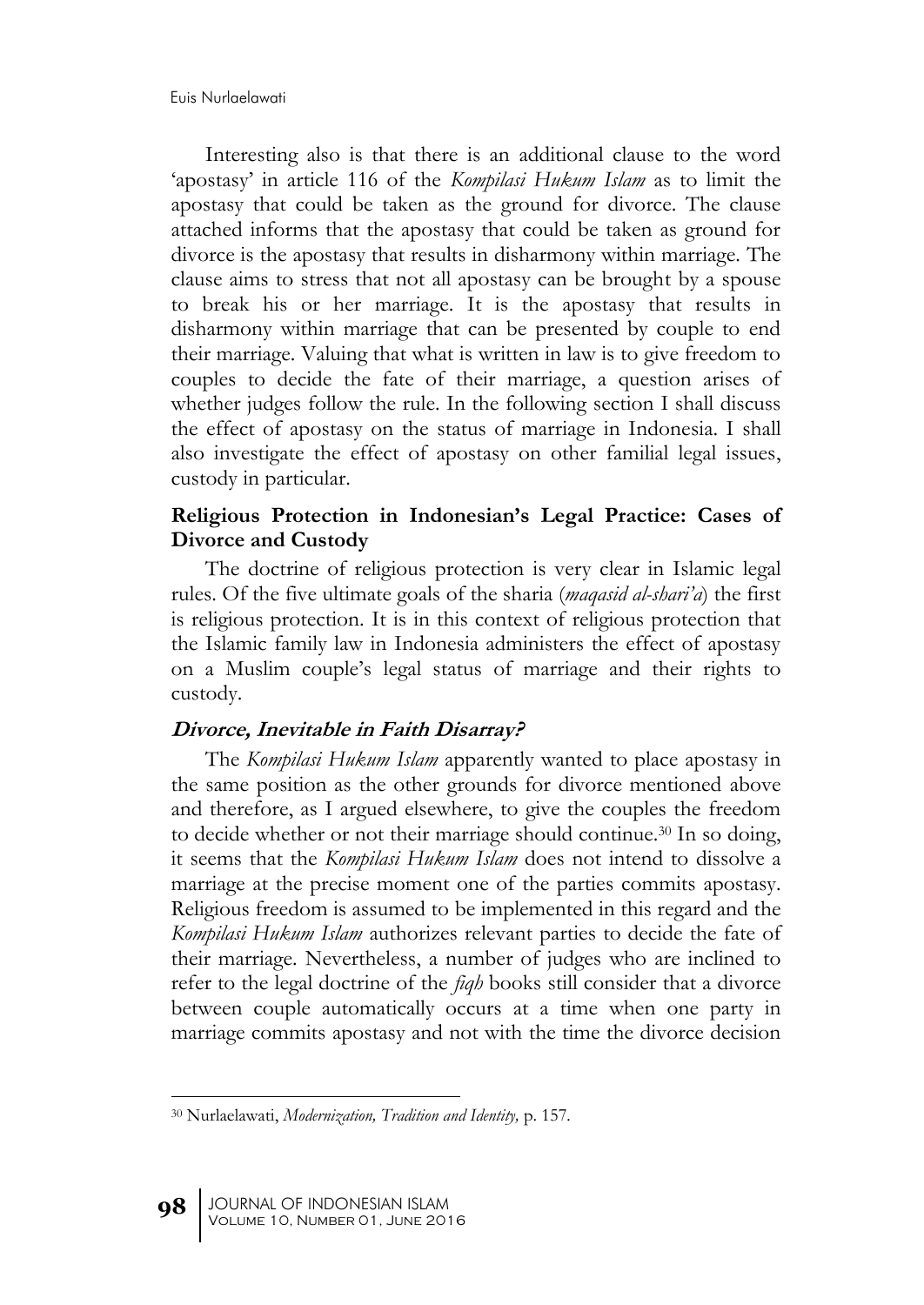is issued.<sup>31</sup> They also ignore the clause attached in the relevant article which stresses the element of disharmony resulting from the act of apostasy and therefore are inclined to stress the act of apostasy itself.

In fact a number of judges viewed that a petition of divorce on the grounds of apostasy does not acquire any attempts for reconciliation. Mukti Arto, for example, argues that the difference in religious faith between the couple will automatically result in disharmony and advises that what judges should do is to advise the apostate to return to Islam.<sup>32</sup> Furtthermore, they strongly suggest that the clause 'resulting in disharmony in the marital life' attached to the word '*murtad*/apostasy' found in Article 116 (h) be eliminated, as it makes the rule itself vague. To them, the essence of the clause has been covered in the same Article (116: f), which mentions continuous quarrelling as one of the grounds for divorce and argue that should the clause be maintained, the aim of Point (h) is obscured; it is apostasy or disharmony to be considered. Since they consider that apostasy can stand by itself as adequate grounds for the judges to end the marital relationship of a couple, they are accordingly not burdened by the necessity of proving the evidence of disharmony resulting from the act of apostasy.

As I discussed elsewhere, one case of apostasy in the religious court of Rangkasbitung implies that reconciliation is not to be striven for in a divorce sought when one party in marriage has become apostate and that the difference of religious faith is the strongest motivation which led the judges to comply with the petition. It is recorded in the judgment that a man petitioned for divorce because he claimed that he had frequent disagreements with his wife, and they had been separated since April 2003. It is also recorded that the husband admitted since January 2004 to have reverted to his former religion, Christianity, which he had embraced before marrying his wife. The wife, who contested the husband's petition, stated that not everything her husband had stated was true, and that she still wanted to save her marriage although the husband had reverted to his former religion. In dealing with this case, the judges decided to terminate the marriage. What is of interest is that in their legal considerations they clearly emphasize the apostasy of the husband, attested to by the fact that since January 2004 the husband had been active in one of the churches

<sup>31</sup> Ibid., p. 158.

<sup>32</sup> Ibid.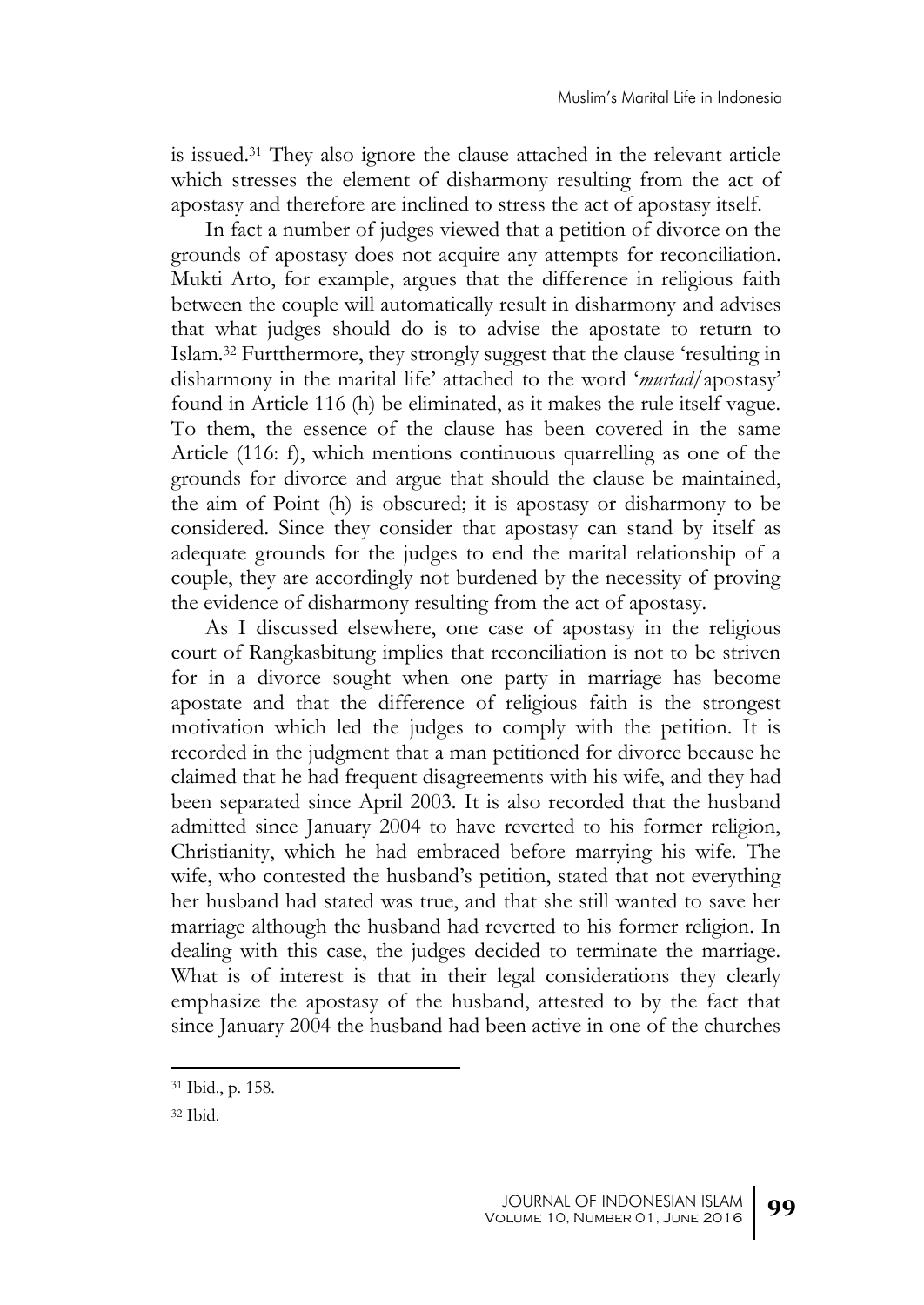in Rangkasbitung. They then referred to Article 116 (h) of the Kompilasi Hukum Islam*,* which mentions that apostasy constitutes one of the valid grounds for divorce. It also cited the legal text from *almuhadhdhab*, Vol. 2, p. 54, which states, "If a couple or one of each becomes an apostate, the marriage is to be annulled... if the apostasy occurs after a sexual relationship has been commenced, the divorce occurs after the expiry of the *iddah* period." In giving such a judgment, the judges ignore the objection of the wife contesting the husband's petition and had adduced the act of apostasy as the main grounds for divorce, whereas it was clear that the apostasy had basically been committed after the couple had been involved in arguments for a long time and had separated. They did not even seem to consider the possibility that, by stating that he had reconverted to Christianity, the husband had merely intended to back up his petition and ensure that it was granted.

Records demonstrate that apsotasy has been a popular ground for marriage dissolution. In the periods before the *Kompilasi Hukum Islam* and the Marriage Law were issued, many cases demonstrate that the judges in the religious courts accepted apostasy as a condition which could break up a marriage automatically, a position relevant to the *fiqh* doctrine applied at the time. Many women have reportedly admitted that they had committed apostasy to rid themselves of their husbands. They took this strategy as women had at that time difficulty to pertition for divorce. Their attempts were indeed successful. Pijfer recorded some cases in Demak in early 19 century where a number of Muslim wives took a strategy of admitting to have converted in order to be divorced. Interestingly, as Pijfer noted, their acts were approved by some 'ulama. This phenomenon had led the regent of Demak to issue a circular letter discouraging Muslim women to play with the word of apostasy.<sup>33</sup> The same position was also adopted by judges of the religious courts after 1974, which however tends to run counter to the Marriage Law, as it does not categorize apostasy into the group of the grounds on which the divorce can be granted. This tendency continued to strengthen after the issuing of the *Kompilasi Hukum Islam* in which apostasy is considered as a valid ground for, but not automatically confirming, the dissolution of a marriage.

<sup>33</sup> See C.F. Pijfer, *Fragmenta Islamica, Studien over Het islamisme in Nederlandsch-Indie* (Leiden: E.J. Brill, 1934). See also, Nurlaelawati, *Modernization, Tradition and Identity*, p. 159 (note 79).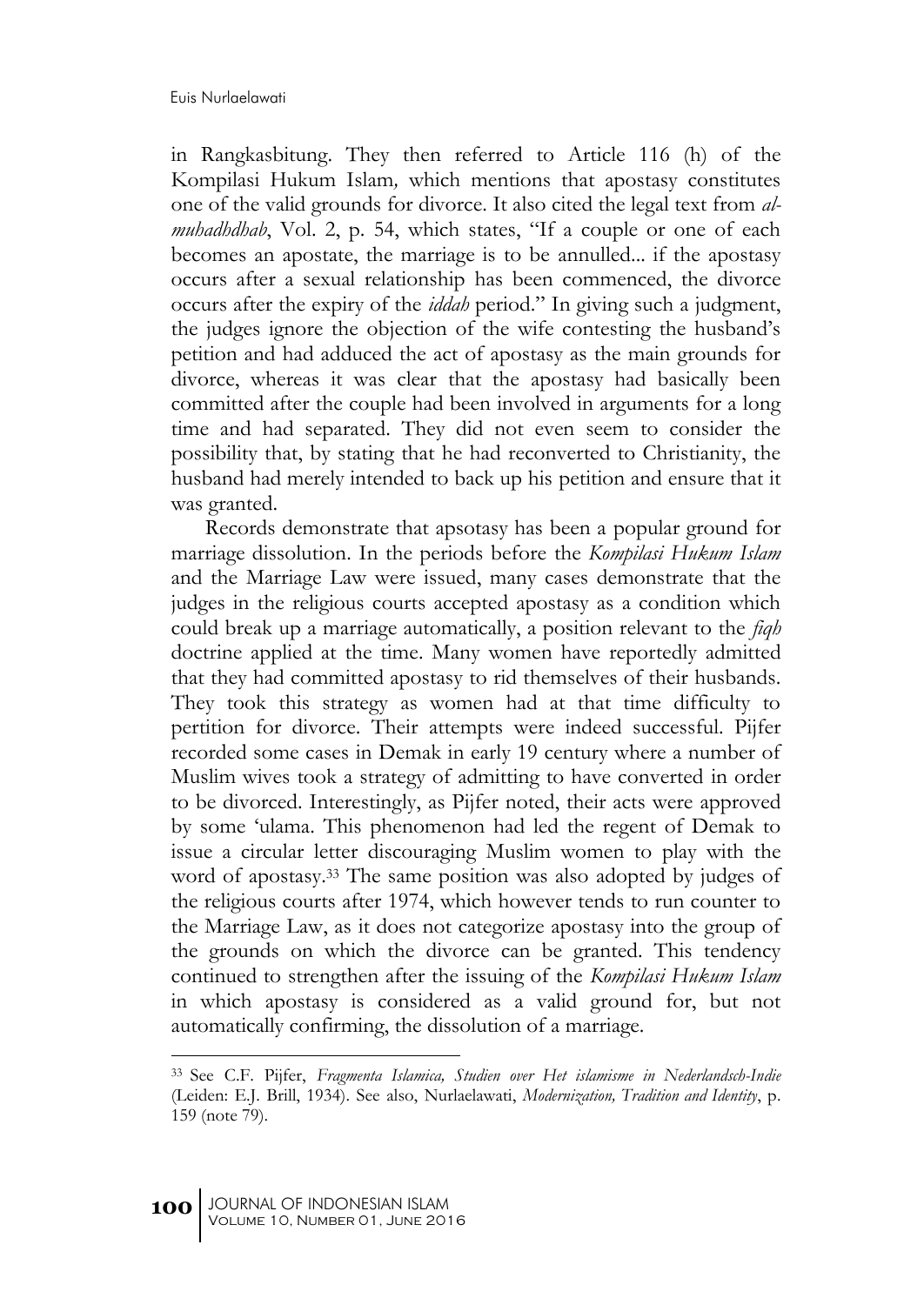Despite that the written law has put apostasy as a private issue whose impact could be negotiated by relevant parties, in practical level it is considered to be an insult toward religion (Islam) which affects the religiosity of others. Therefore, judges thought that as soon as it is presented to court by a spouse as a ground for his or her divorce petition, apostasy should be treated as automatic ground for divorce regardsless of the absence of disharmoniy within couple.<sup>34</sup> To them, religious difference is disharmony itself and saw therefore disharmony is a situation where couples have been in different direction in not only spousal but also religious life. What they assumed might be pertinent with the concept of harmony which, in fact, is defined as an ordered relationship linked to three aspects of sociocultural context, namely culture, spirituality and mental health. <sup>35</sup> Arguing that the difference in faith is an inditaction of disordered relationship within family, particularly spouses, in spiritual aspect, divorce is therefore inevitable. Other Muslim countries apply similar regulation in regard to apostasy and in almost all Muslim countries, in conversion the laws of patriarchy are superseded by the laws of religious affiliation.<sup>36</sup> Recently to relate to this practice and tendency, a new draft of the Marriage Law to be submitted to Parliament by the Ministry of Religious Affairs has adopted the dominant position of judges towards this issue, and removes the clause and states that apostasy alone, without being limited to the existence of disharmony, can break marriages.<sup>37</sup>

<sup>34</sup> Interview with judges of Islamic court of Rangkasbitung and Serang, September 2012.

<sup>35</sup> Patricia Michelle Eng Hui Yapa and Boon Huat Tanb, 'Families' Experience of Harmony and Disharmony in Systemic Psychotherapy and Its Effects on Family Life', in *Journal of Family Theraphy,* 33, 3 (2011).

<sup>36</sup> See Juditth Tucker, *Women, Family, and Gender in Islamic Law* (Cambridge: Cambridge University Press, 2008) and Lynn Welchmann, *Women and Muslim Family Laws in Arab States: A Comparative Overview of Textual Development and Advocacy* (Amsterdam: Amsterdam University Press, 2007).

<sup>37</sup> See Draft Hukum Materiil Peradilan Agama (Bidang Perkawinan) being proposed to Parliement for it to be nationally discussed and therefore to be nationally enacted as a law.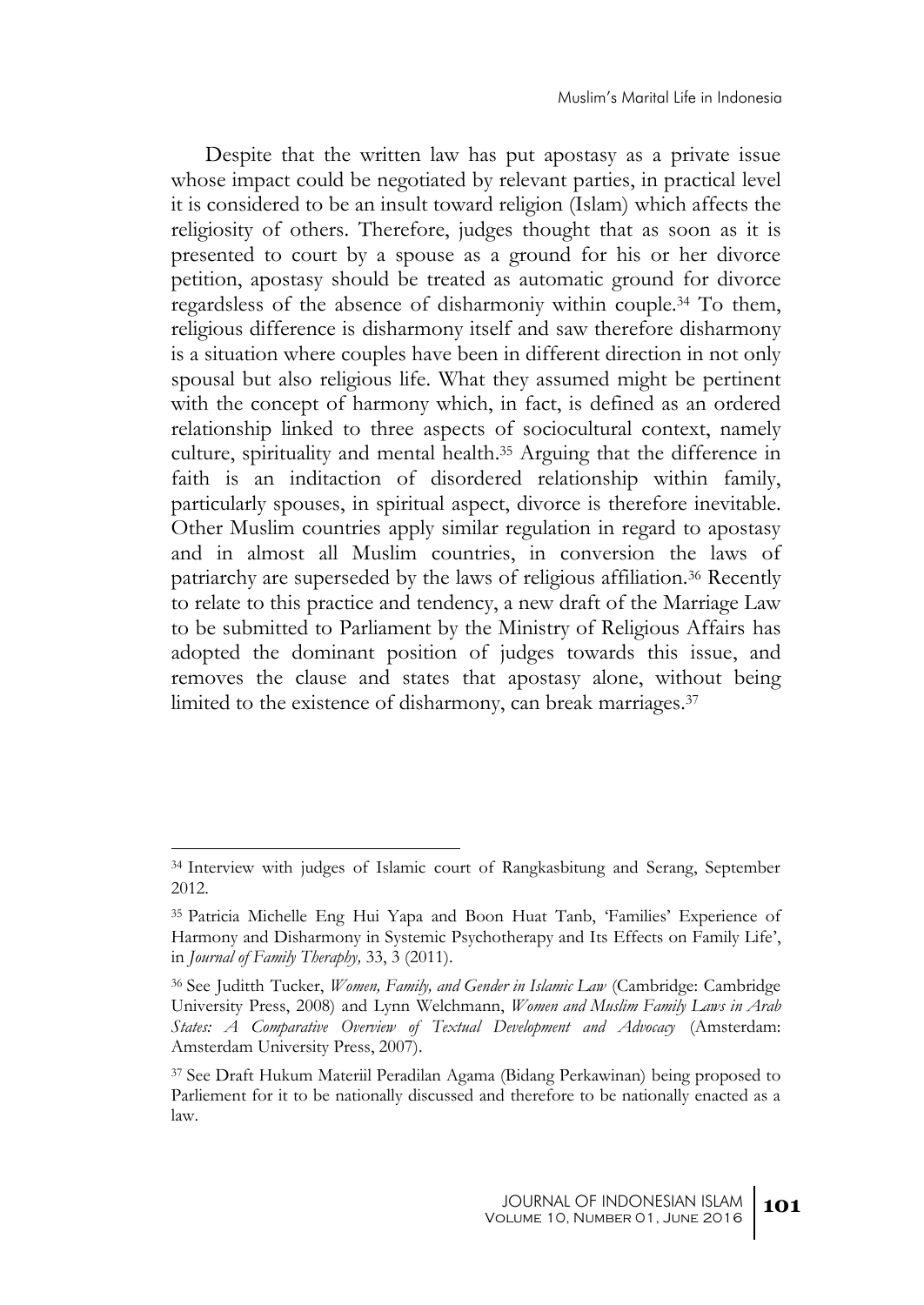### **Preserving 'best interest for the child' religiously': no custody for apostate<sup>38</sup>**

Another issue that is impacted by the act of apostasy is the issue of custody after divorce. It is administered that when parents separate children aged below 12 would go with their mothers and those above 12 can choose one parent with which they will live.<sup>39</sup> In Indonesian religious court, custody cases can be resolved in two judicial procedures as a separated file or as integrated case with divorce file. The cases are mostly brought by women where they can face two kinds of problems: first to loose the legal right to become custodian of their children of the age below 12 and secondly to be not able to execute courts' decisions giving them the right to become custodians. In the first case, the problem arises particularly when the man argues that the divorce petitions are motivated by the wife's behavior, including wives' leaving home for work and their religious impiety. <sup>40</sup> Some judgements in my collections clearly demonstrated the existence of these two kinds of issue.

As in other courts, in Indonesian religious courts judges' decisions about the cases of custody generally stressed the best interest of children, but the rulings rest on the perception of individual judges as to what constitutes the best of children.<sup>41</sup> The notion of the best interest of children is highly stressed in the Convention of Right of Child (CRC).<sup>42</sup> It refers to the idea that children should be best protected in terms of financial, physical and psychological aspects and

<sup>38</sup> This issue has been discussed in my other article, 'The Legal Fate of Muslim Women in Indonesia,' in Tim Lindsey and Helen Paushacker (eds), *Religion, Law and Intolerance in Indonesia* (New York: Routledge Press, 2016).

<sup>39</sup> See *Kompilasi Hukum Islam*, art. 105.

<sup>40</sup> Nurlaelawati, 'Sharia-based Laws in Indonesia: The Legal Position of Women and Children', in Kees van Dijk, *Regime, Change, and Democracy: The Case of Indonesia* (Leiden: Leiden University Press, 2015), and idem, 'The Legal Fate of Muslim Women in Indonesia: Divorce and Child Custody', in Tim Lindsey and Helen Paushacker, *Religion, Law and Intolerance in Indonesia* (New York: Routledge Press, 2016).

<sup>41</sup> Nurlaelawati, 'The Legal Fate of Muslim Women in Indonesia', 2015.

<sup>42</sup> Article 16 (1) of ICRC states: States Parties shall use their best efforts to ensure recognition of the principle that both parents have common responsibilities for the upbringing and development of the child. Parents or, as the case may be, legal guardians, have the primary responsibility for the upbringing and development of the child. The best interests of the child will be their basic concern.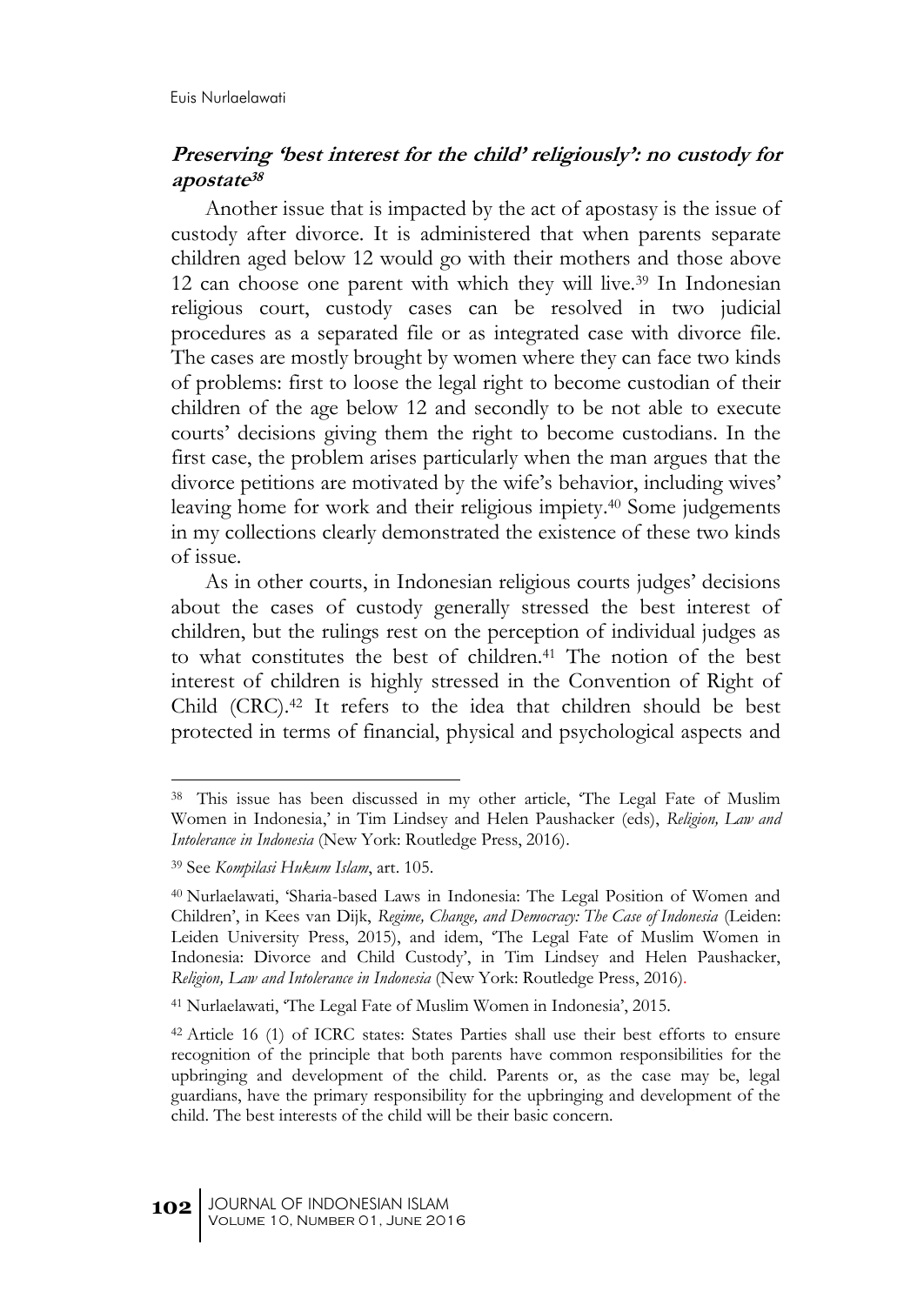therefore to the deliberation that courts undertake when deciding what type of services, actions, and orders will best serve a child as well as who is best suited to take care of a child. However, since every case has different character and nature, it is difficult to draw the general principle or preposition and the factors or reasons for awarding or dismissing custody are varied.

Therefore, although judges, for example, agree with the rule awarding greater right to mother as mentioned above and mostly follow it, in practice, judges often conclude that, as the choice of giving the right of custodyto one of the divorced parties aims to ensure the welfare of the children, it is not always good to give all mothers this responsibility without due consideration. Based on the notion of the best interest for the children, conversion of the mother to another religion is taken as a reason by judges to rob a mother's right to custody.<sup>43</sup> The judges' tendency to put religion in a very high esteem in awarding the right to custody basically effects to both man and women, but the fact that the state law awards mother greater right has disadvantage women more. Therefore, although the laws of religious affiliation have mounted in this case of custody retalted to conversion, gender inequality which results from the laws of patriarchy takes its form. One recent case, involving a woman who after divorce dated with a non-Muslim man, clearly demonstrates the prevailing practice where the mother was dismissed from her right to custody of her 8 years old son.44Although the mother fought for her right and filed the case to the highest stage, appealing to Supreme Court and referred to two principles of the protection of the children's rights, namely nondiscrimnation and the best interest of the child, she failed to obtain the right. Assuming that her dating with a non Muslim man might have contaminated the religion of the mother, the Supreme Court strengthened the rulings of the lower courts and argued that religion (Islam) is a perquisite for one to be awarded right to custody of a Muslim child.

In another case, the religious court of Serang gave the right to custody of the children younger than twelve to their father on the basis of the consideration that the mother was not pious in her religion and

<sup>43</sup> Interview with judges of Islamic courts of Serang and Tangerang, September 2012. For the same view on this, see Muhrisun, 'Apostasy as Gounds in Divorce Cases and Child Custody Disputes in Indonesia', pp. 89-107.

<sup>44</sup> Decision No. 382 K/AG/MA/2012.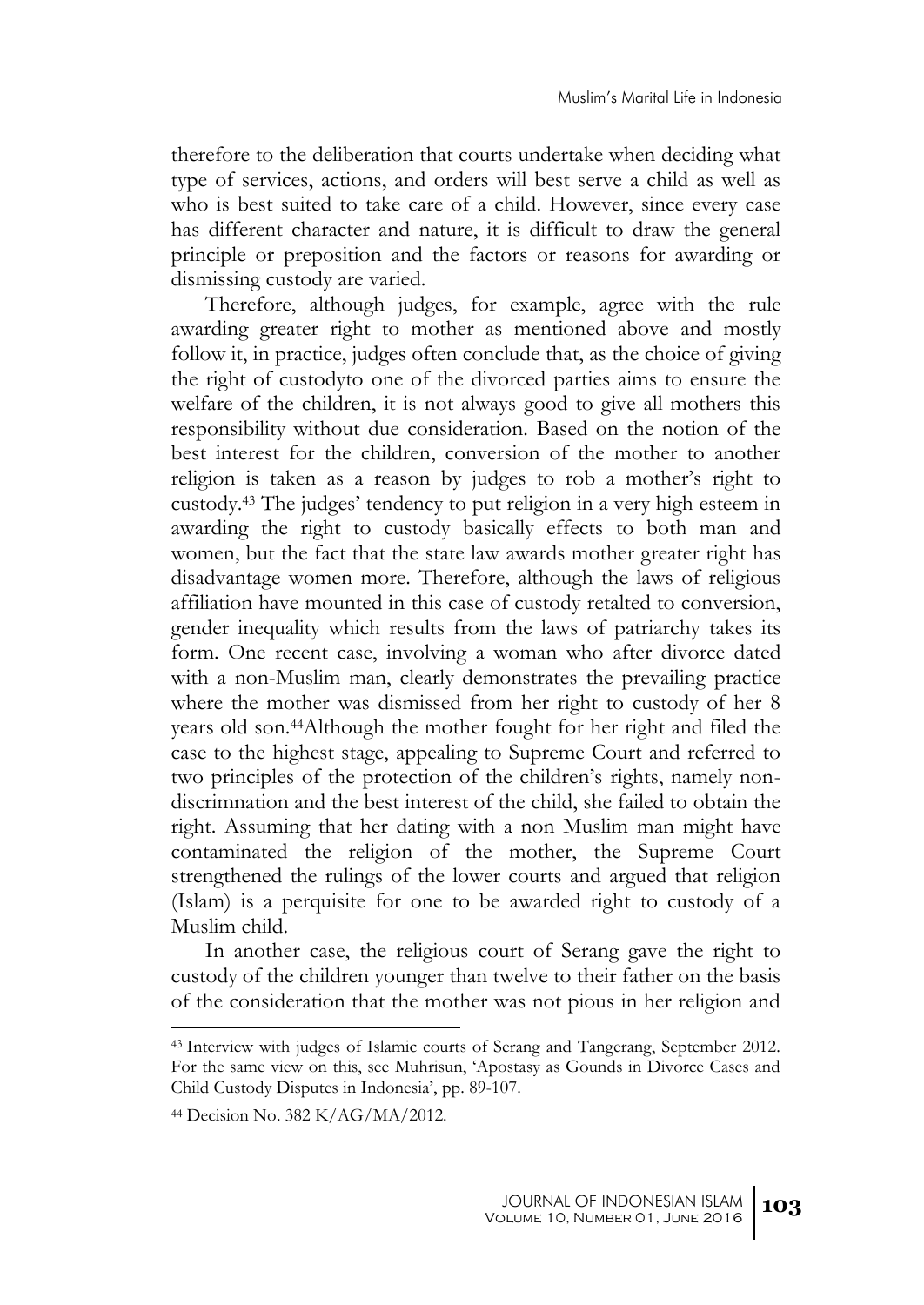that all the members of her family were non-Muslims. As a basis for its decision, it mentioned the legal doctrine from al-Bajūrī's *Hashiya Kifayat al-Akhyar*, Vol. 3, 203 stating that "… there is no right to custody for the mother who is religiously deviant." Related to this is that basically the *kompilasi* stipulates that custody of children should be first passed to women on the mother's side if the mother is deemed incapable. However, the fact that familial relationships are so close in Indonesia as it applies mostly bilateral system of kinship<sup>45</sup> provides a foundation for some judges to give the right of custody directly to the father, as giving it to, for example, an aunt or grandparent on the mother's side can mean in effect still giving it to the mother. It seems that such a decision was taken to ensure that the custody of the children, particularly in the case where the mother and her family have become religiously deviant (*fasiq*) or apostate, lies in the right hands and that the demands of the best interest have been satisfied.<sup>46</sup>

#### **Between Religious Protection and Right to Freedom of Religion**

As stated above, while government basically respected religious freedom, interfaith relationship continues to be a source of conflict in Indonesia. Pressure from society and family is often inevitable as shown by the cases disussed above, being varied depending on the religious rigidity of family members. Basically, in regard with the rule of custody, the *Kompilasi Hukum Islam* indeed administers that to guarantee the safety of the children physically and spiritually, a religious court can transfer the right of custody from one nominee to others. Although it is not clear whether the spiritual aspects to be guaranteed or protected also include (Islamic) religion, judges in the religious courts interpret that this is so, and the spiritual safety of the children emphasized by them also has a bearing on religious interests of the children, This also applies to the case of *mumayyiz* children (those who have reached maturity or those, according to the *Kompilasi*,

<sup>45</sup> It is also interesting that thiskinship system is also detrimental to divorce decsision by wives and could be considered as external factor of divorcing. For the extensive discussion on this see Euis Nurlaelawati, 'Muslim Women in Indonesian Religious Court: Reforms, Strategies and Pronouncement of Divorce', *Journal of Islamic Law and Society*, 20, 3 (Leiden: Brill, June 2013).

<sup>46</sup> Nurlaelawati, *Modernization, Tradition and Identity*, p. 145.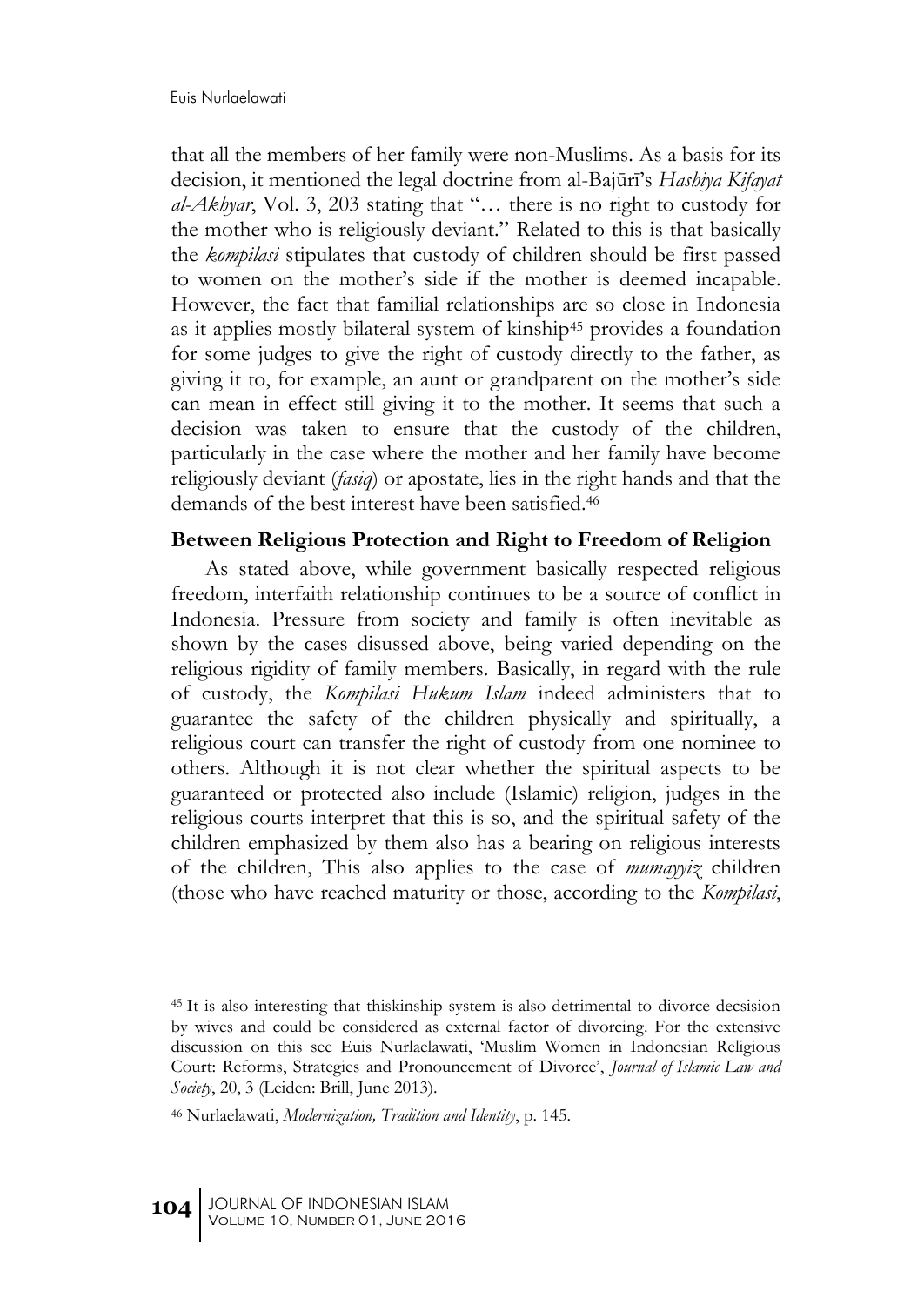aged twelve or older), $47$  and their decision to live with the parent of different religion would be therefore ignored.

Such this legal attitude of judges demonstrates that although a number of reforms have been introduced religious doctrines remained to be maintained in a very high esteem. It therefore often turned out that the practice of Islamic family law often conflicts with current international human right norms and standards regarding the equality and the protection of dignity of all human beings and their religious freedom.<sup>48</sup> In fact, the *Kompilasi Hukum Islam* does not at any level provide a base of protecting human right to freedom of religion which a parent could refer when petitioning for their right to custody and for maintaining their marital bond. Nevertheless, as Indonesia has ratified a number of relevant international covenants, including ICCPR, CEDAW, and CRC, they could take them as their legal basis. In fact, The ICCPR which was ratified by Indonesia in 2006 states that no one shall be subject to coercion which would impair (his or her) freedom to have or adopt a religion or belief of his (or her) choice (ICCPR art 18).<sup>49</sup> To clarify the article, UN HRC, general comment No. 22 was issued and states that governments can limit the right of freedom of religion only when it is necessary to protect public safety, public order, health, or the fundamental rights and freedom of others. Any restriction must be non discriminatory and proportionate.<sup>50</sup> Above all these international legal standards have been ratified by Indonesia and to follow of their ratification Indonesia enacted several laws including the Law No. 23/2002 on the Protection of the Children Rights and the Law No. 23/2004 on the Elimintaion of all Forms of Violence against Women.

What a litigant as discussed above did when mentioning the principles provided in CRC to be refered to in the resolution of her custody case shows that some litigants have known the application of

<sup>47</sup> For further discussion on this issue, see Euis Nurlaelawati, *Modernization, Tradition, and Identity,* pp. 145-146.

<sup>48</sup> Iris Boussiakou, 'Religious Freedom and Minority Rights in Greece: the case of the Muslim minority in western Thrace', *GreeSE Paper* No 21, Hellenic Observatory Papers on Greece and Southeast Europe (December 2008), See also Bassam, 'Islamic Law/Shari'a, Human Rights, Universal Morality and International Relations', *Human Rights Quarterly,* Vol. 16, No. 2 (May, 1994), pp. 277-299, p. 1994.

<sup>49</sup> Article 18 of ICCPR.

<sup>50</sup> General Comment No. 22, UN HRC.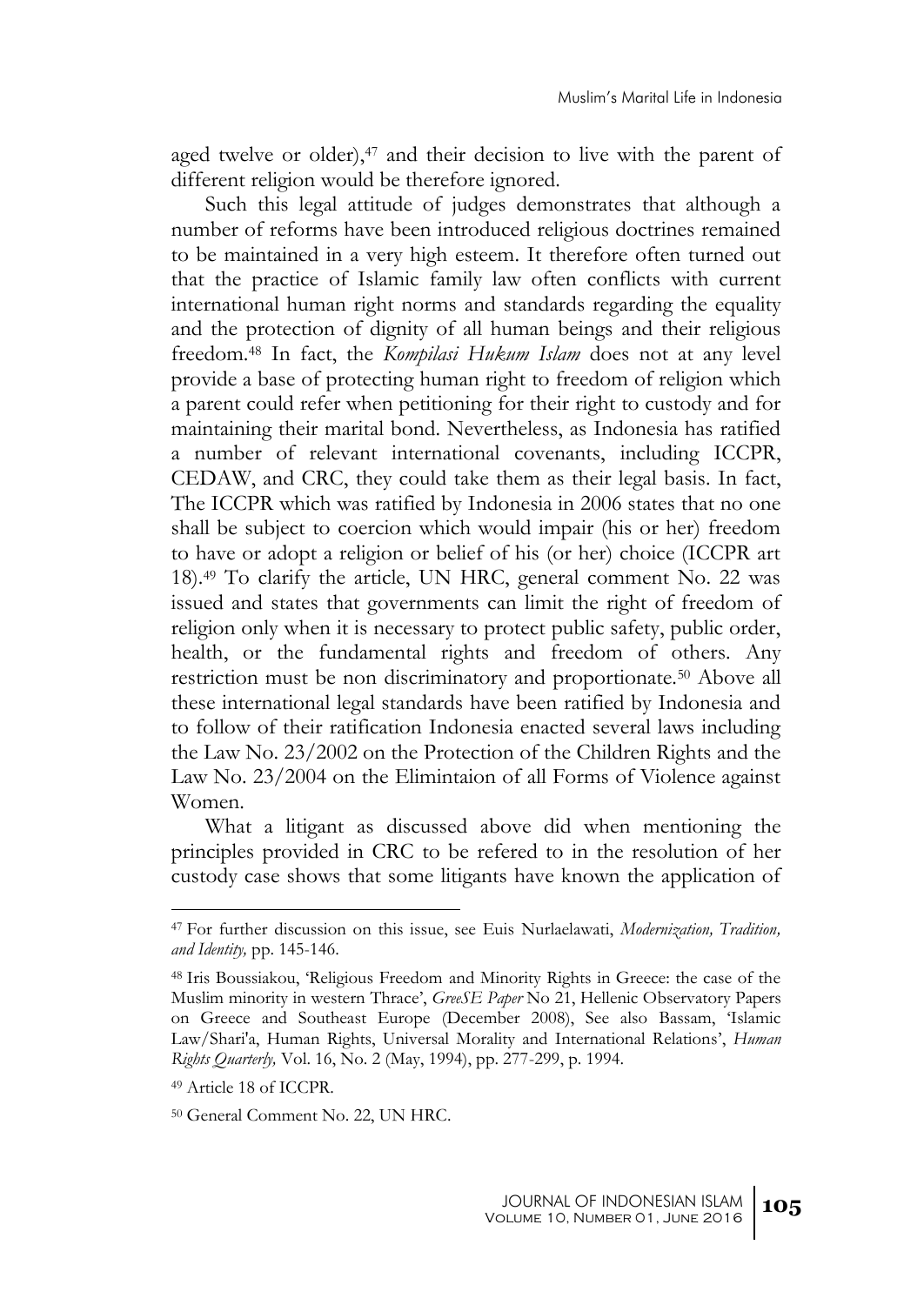such principle. Unfortunately, however, the judges, although also aware of the existence of the principles, have been reluctant to incorporate it in their deciscions.<sup>51</sup> This, to my view,, is in line with the fact that, as many put it, the right to convert from Islam to another religion is held by only a minority of Muslim scholars and that the view of religious freedom is not shared by the vast majority of Muslim scholars both past as well as present. In fact, while the litigant and her lawyer strongly argued that requirement on Islamic faith for one to be awarded the right to custody violates the right of freedom to religion judges have been very firm about their interpretation of religious protection and have ignored their legal and constitutional argument.<sup>52</sup> It seems therefore very clear that the state has limited the right to freedom of one's religious conviction and that human rights are determined or restricted by the principle of a particular religion. In this contect, we could also opine that the principle of religious protection can supersede those introduced by CRC, including the principle of non-discrimination.

The incompatibility of the religious freedom with the precept of religious protection in practical level is, I would say, intersected with Muslims' threathened feeling of the danger of Christianixation agenda that they think to still run in Indonesia. Therefore, although the state law has sought to move away from the classical religious rules in the administration of apostasy case as to avoid discrimination and manifest the right to religious freedom, it remains difficult for the judges to renounce the dogma that Muslims must protect their religion from any possible hazard. Such is, as Crouch observed, also evident in the case of the children protection related to the proselytization and its limit, Crouch proposed the same argument of the religious protection and stated that there has been entrenched stereotypes and suspicion of Christian activities in Indonesia and that is, she stated, 'because Christian schools are perceived by Muslims as a deceptive means of proselytizing Muslim children, seeking converts and therefore

<sup>51</sup> See also Mohammad Hashim Kamali*, Freedom of Expression in Islam* (Cambridge: Islamic Texts Society, 1997), Mahmoud Ayoub,"Religious Freedom and the Law of Apostasy in Islam*," Islamochristiana* 20 (1994), and Yohanan Friedmann, *Tolerance and Coercion in Islam,* (Cambridge: Cambridge University Press, 2003).

<sup>52</sup> For the detailed case, see Nurlaelawati, 'Legal Fate of Muslim Women in Indonesia'.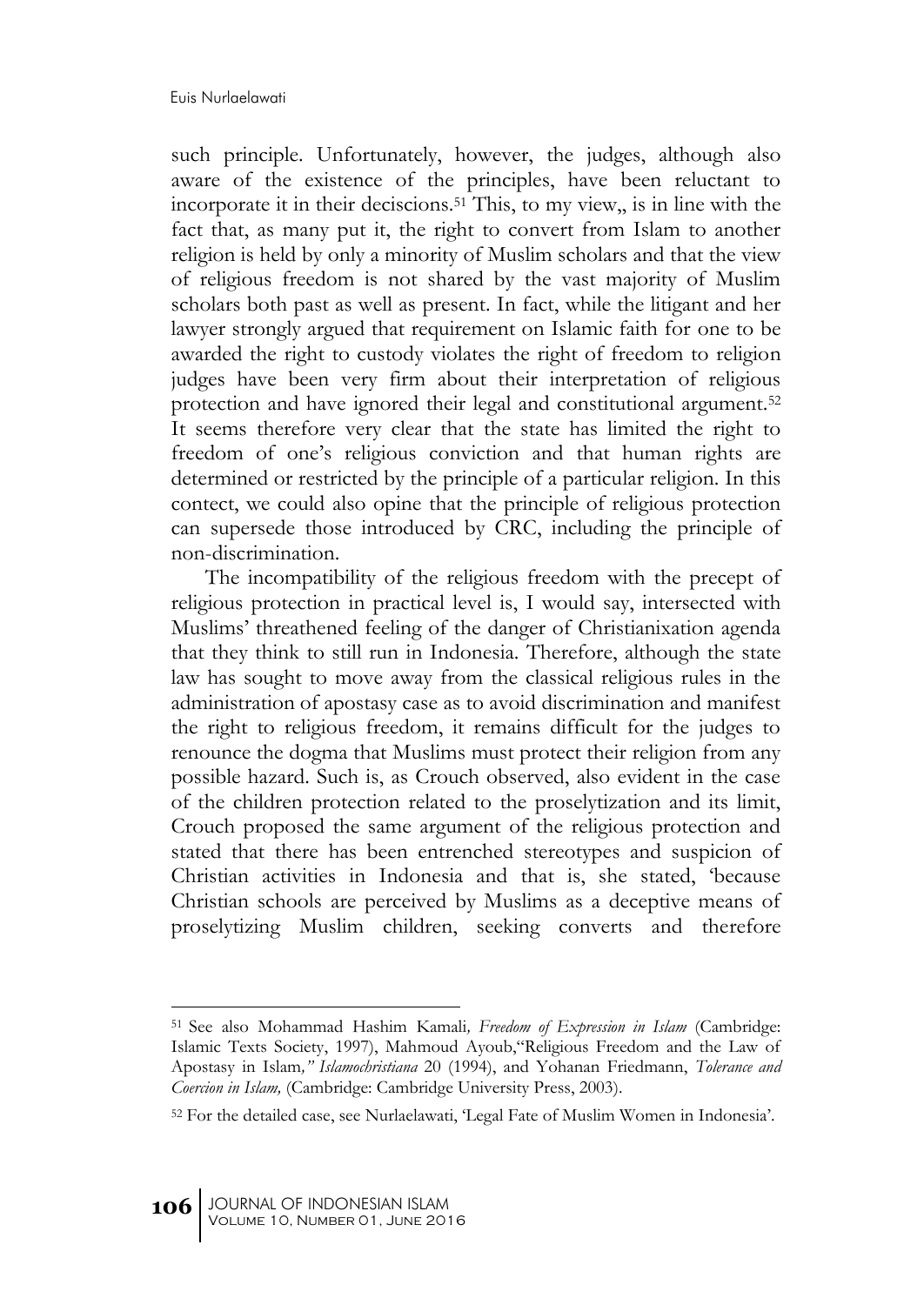threatening the future of the Muslim community'.<sup>53</sup> Therefore, despite that there have been a number of legal attempts to protect minority groups' rights many remained grieved. In addition, as I stated elsewhere, although courts' judges are bound by the state law, they still place a high priority on religious values when they come to interpret those laws, and this can result in the failure of the elimination of discrimination.

Above all, the majority of judges of the Islamic court have so far viewed that they have been provided with special subtstantial references and consider that such references as the Law No. 23/2002 on the Protection of the Children Rights and the Law No. 23/2004 on the Elimintaion of all Forms of Violence against Women, which, as noted above, were issued to implement concretely the ratification of CRC and CEDAW, are not their primary references.<sup>54</sup> In fact, they rarely, if not never, refer to them.<sup>55</sup> Such this attitude might be because Indonesia has not taken an appropriate way to follow the ratification. Different from, for an example, Morocco that made direct reforms in *Mudawwana*, the special reference of the Muslim judges, to follow its ratification of the two international covenants, Indonesia issued new laws as the two laws mentioned above. <sup>56</sup> Therefore, if Muslim judges in Morocco could easily comprehend and refer to the new laws which adapt to the rules covered in CRC and CEDAW as the reformed rules were incorporated in and added to the *Mudawwana*, their previous legal reference, Muslim judges in Indonesia are challenged to refer to the new laws, besides the previously existing laws, the Law of Marriage and the *Kompilasi Hukum Islam*. Given that they are new laws, many judges

<sup>53</sup> Crouch, *Law and Religion: Conflict and the Court in Indonesia*', p. 96. For more modern discussions of this issue and of opnions of some scholars, see Abdullah Saeed and Hassan Saeed, *Freedom of Religion, Apostasy and Islam* (Michigan: Ashgate, 2004) and Mahmoud Ayoub,"Religious Freedom*,* pp. 73-91.

<sup>54</sup> Interview with judges of Serang, Tangerang and Depok, September 2012.

<sup>55</sup> See Hotnida and Dewi Sukarti, 'Law in Action: Analisis Implementasi UU No. 23 Tahun 2002 pada Putusan Hakim dalam Perkara Hadhanah di Pengadilan Agama', *Jurnal Alqalam: Jurnal Keagamaan dan Kemasyarakatan* (Lemlit IAIN Sultan Maulana Hasanuddin Banten 2010) Vol. 27, No. 2.

<sup>56</sup> See John Hursh, 'Advancong Women's Rights through Islamic Law: The Example of Morocco', *Berkeley Journal of Gender Law and Justice*, 22 (June 2012), pp. 252-305. See also Euis Nurlaelawati and Muhrisun, 'Islam and Children's Right: The Implementation of the Best Interest of the Child in Indonesia and Morocco', *A Research Report*, The Minsitry of Religious Affairs, Jakarta, 2016.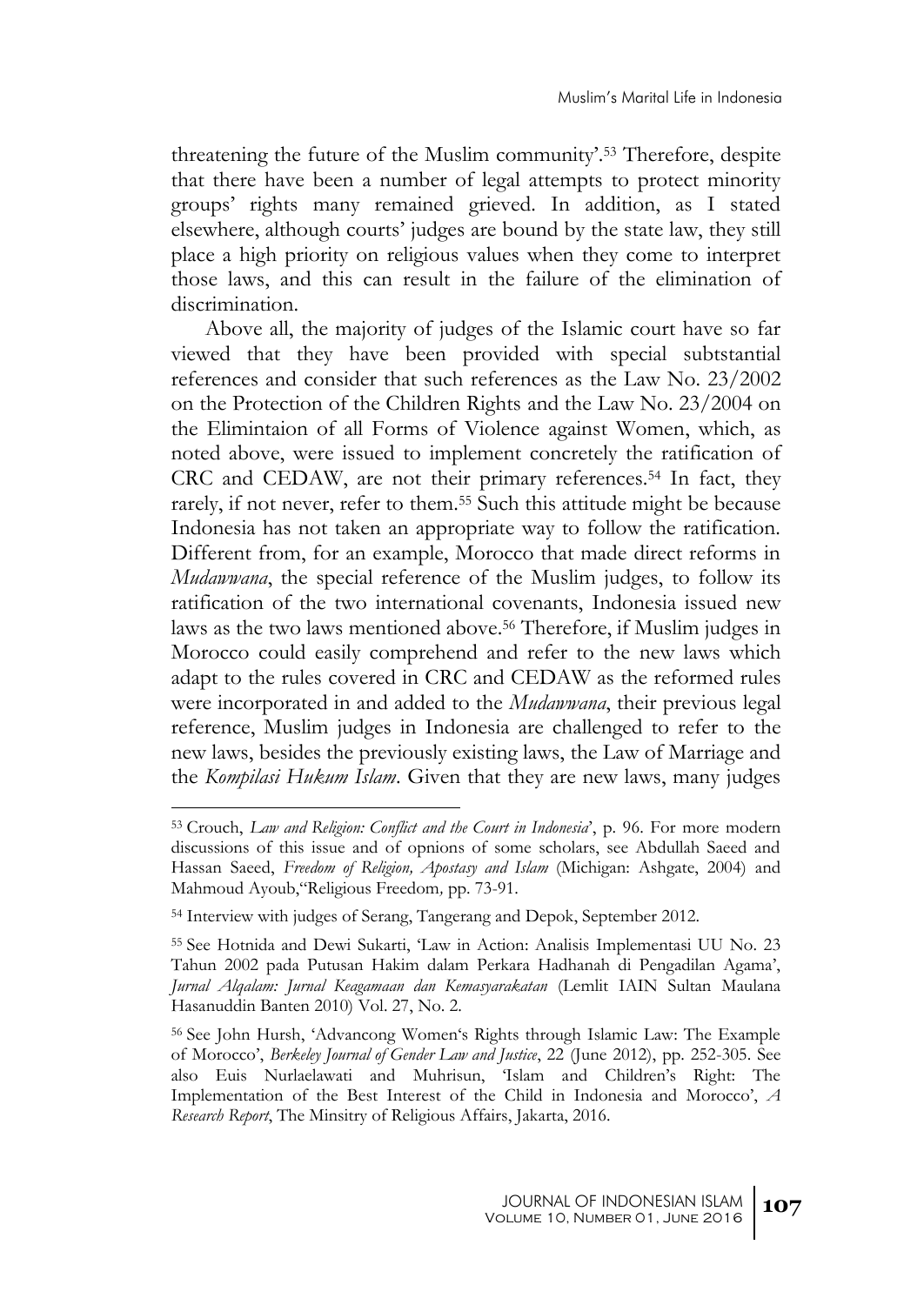have not yet been aware of their existence and deemed themselves to be not bound by those newly issued laws.

#### **Conclusion**

From the discussion above, a number of conclusions could be drawn. First is that Indonesian Islamic law has to some extent made reforms on rules of apostasy related to the issue of family. For an example, if in classical legal doctrines apostasy is considered to be an authomatic ground for marriage dissolution, the *Kompilasi Hukum Islam* puts it as one of divorce grounds, implying that marriage may be continued if no party takes the practice of apostasy of one spouse to court as divorce grounds. The choice of whether to maintain or dissolve marriage is given to the spouses. The freedom is strengthened by the character of apostasy where the Indonesian law would not terminate the marriage should there has been no disharmony resulting from apostasy. The rule of custody does not clearly specify the criteria of custodian. In term of religion, for an example, the *Kompilasi Hukum Islam* has not listed Islamic religion or being Muslim as one of the conditions upon which mother or father could be awarded the right to custody. The mention of the notion of the best interest of the child seems to be deemed sufficient to represent the objective of the protection of the right of the child.

Second is that such those reforms have nonetheless not been evenly understood and implemented by Muslim judges. The freedom of the spouse to decide the fate of their marriage has not been evenly considered by Muslim judges and most of them considered apostasy itself as ground for divorce. As as result almost all divorces petitioned under the ground of apostasy were approved. The same holds also true for the case of custody. Muslim judges often robbed the right of non-Muslim parents, mostly mothers, to custody, of the childrenr aged 12 who according to the rule should be cared of by their mothers. By doing this these judges wanted to protect religion (Islamic) from the hazard that would be created. It is safe to argue that when (Islamic) religion is chellanged and endangered protection would be made. A non-Muslim custodian is therefore dismissed from the right to custody, as to those judges awarding the right to custody of the child to the non-Muslim parent would disturb and endanger the (Islamic) religiousity of the child.

Third is that although courts' judges are bound by the state law, they still place a high priority on religious values when they come to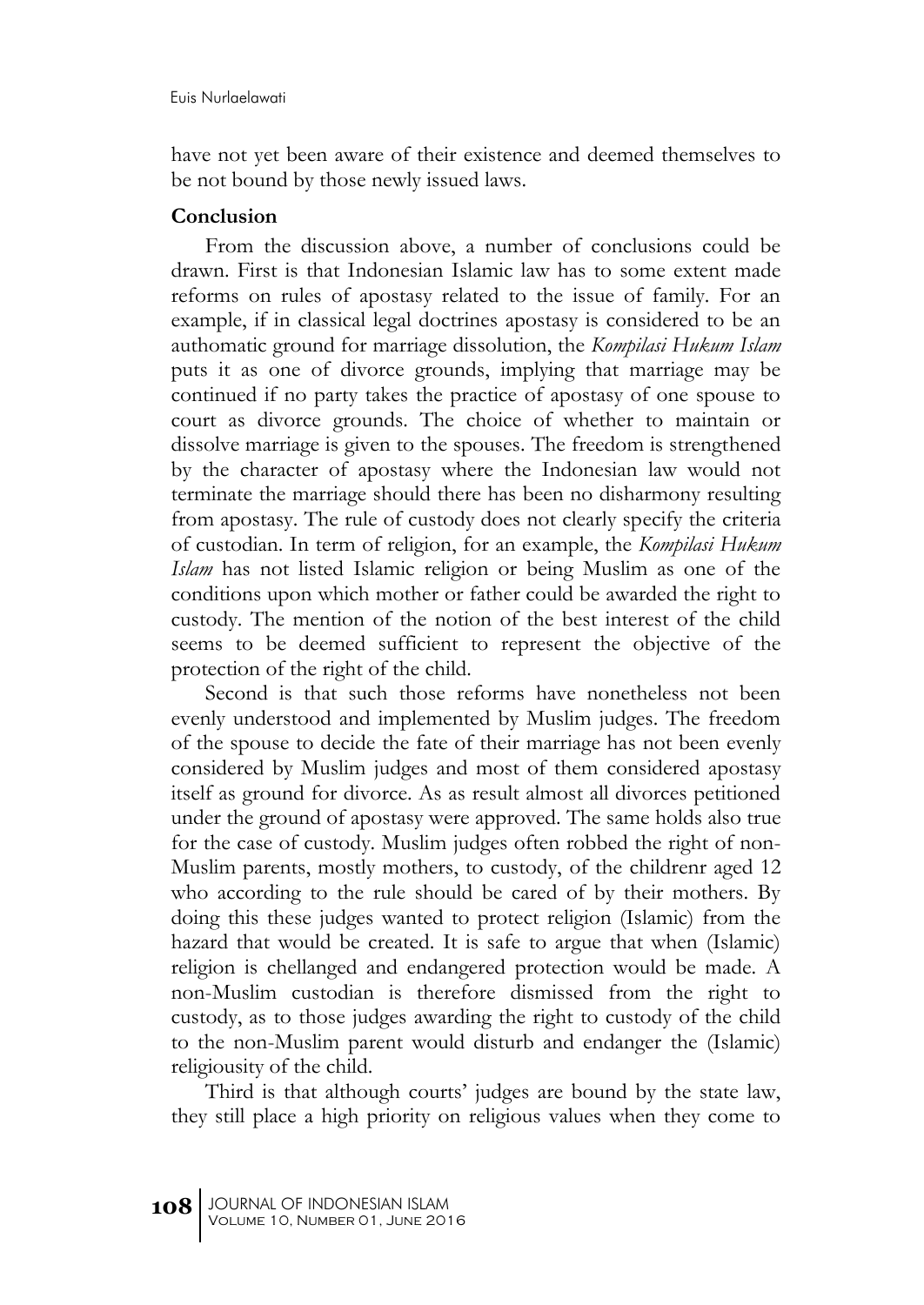interpret those laws, and this can result in the failure of the elimination of discrimination and of the protection of the rights of the pesonals to such discussed familial issus as marriage, divorce and child custody.  $\parallel$ 

#### **References**

#### **Books and Articles**

- Afandi, Muhrisun. 'Apostasy as Gounds in Divorce Cases and Child Custody Disputes in Indonesia.' in Noorhaidi Hasan and Fritz Schuze (eds.). *Indonesian and German Views on the Islamic Legal Discourse on Gender and Civil Rights*. Germany: Hobert & Co, Gottingeng, 2015.
- al-Jaziri, 'Abd al-Rahman. *Fiqh ala madhahib al-arba'ah*. Beirut: Dar al-Fikr, 1996.
- Al Na'im, Abdullahi Ahmed. 'The Islamic Law of Apostasy and Its Modern Applicability: The Case from Sudan.' *Religion*, 16 (1986).
- Arto, Mukti. *Praktek Perkara Perdata pada Pengadilan Agama*. Yogyakarta: Pustaka Pelajar, 1996.
- Ayoub, Mahmoud. "Religious Freedom and the Law of Apostasy in Islam," *Islamochristiana,* 20 (1994).
- Bin Sulong, Jasni. 'The Impilcation of Religious Conversions toward Muslims' Inheritance under Malaysian Law.' in *International Journal of Liberal Arts and Social Sciences.* 2, 9 (2014).
- Bassam. 'Islamic Law/Shari'a, Human Rights, Universal Morality and International Relations.' *Human Rights Quarterly,* 16, 2 (May, 1994).
- Boussiakou, Iris. 'Religious Freedom and Minority Rights in Greece: the case of the Muslim minority in western Thrace.' *GreeSE*  Paper No 21, Hellenic Observatory Papers on Greece and Southeast Europe. December 2008.
- Cook, David. "Apostasy from Islam: A Historical Perspective." *JSAI*, 31 (2006).
- Crouch, Melissa. *Law and Religion: Conflict and the Court in Indonesia*. London and New York: Routledge, 2014.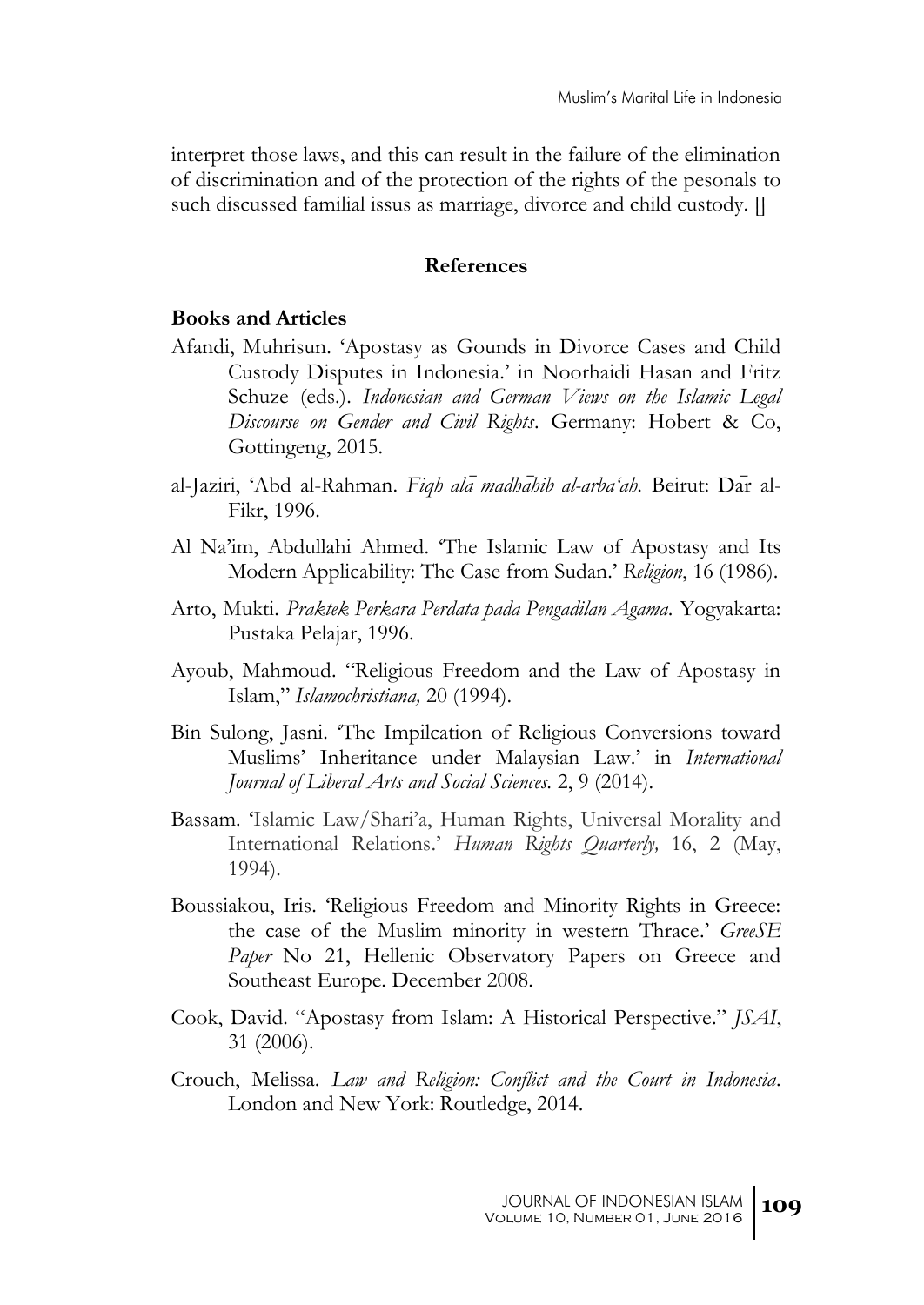- Fachruddin. 'Murtad sebagai Alasan Perceraian dan Implementasiya di Pengadilan Agama.' in *Mimbar Hukum,* 39, 9 (1998).
- Freedom House, *Policing Belief: The Impact of Blasphemy Laws on Human Rights*. A Freedom House Special Report, October 2010.
- Friedmann, Yohanan. *Tolerance and Coercion in Islam.* Cambridge: Cambridge University Press, 2003.
- Hotnida, Siti, and Dewi Sukarti. 'Law in Action: Analisis Implementasi UU No. 23 Tahun 2002 pada Putusan Hakim dalam Perkara Hadhanah di Pengadilan Agama.' *Jurnal Alqalam: Jurnal Keagamaan dan Kemasyarakatan* (Lemlit IAIN Sultan Maulana Hasanuddin Banten 2010) Vol. 27, No. 2.
- Hursh, John. 'Advancing Women's Rights through Islamic Law: The Example of Morocco.' *Berkeley Journal of Gender Law and Justice*, 22 June 2012.
- Kamali, Mohammad Hashim. *Freedom of Expression in Islam.* Cambridge: Islamic Texts Society, 1997.
- Laskowska, Natalia. 'Apostasy as a Tool to Suppress Dissent: Indonesian Perspective.' in *Orientalist*, 2 (2012).
- Lindsey, Tim and Helen Paushacker. *Religion, Intolerance and Democratic Institutions in Indonesia.* Routledge: Routledge Press, 2016.
- Lukito, Ratno. *Hukum Sakral dan Hukum Sekuler: Studi tentang Konflik dan Resolusi dalam Sistem Hukum Indonesia*. Jakarta: Alvabet, 2008.
- ----------. 'The Enigma of Legal Pluralism in Indonesian Islam: The Case of Interfaith Marriage.' *Journal of Islamic Law and Culture*, Vol. 10, No. 2 (2008).
- Mughniyah, Muhammad Jawad*. Fiqh al-Imam Ja'far al-Sadiq.* Iran: Dar al Ihtisham, 1979*.*
- M. Zwemer, Samuel. *The Law of Apostasy in Islam*, [www.muhammadanism.org.](http://www.muhammadanism.org/), February 2, 2004.
- Nurlaelawati, Euis. *Modernization, Tradition and Identity: The Kompilasi Hukum Islam and Legal Practices of the Indonesian Islamic Court*. Amsetradam: Amsterdam University Press, 2010.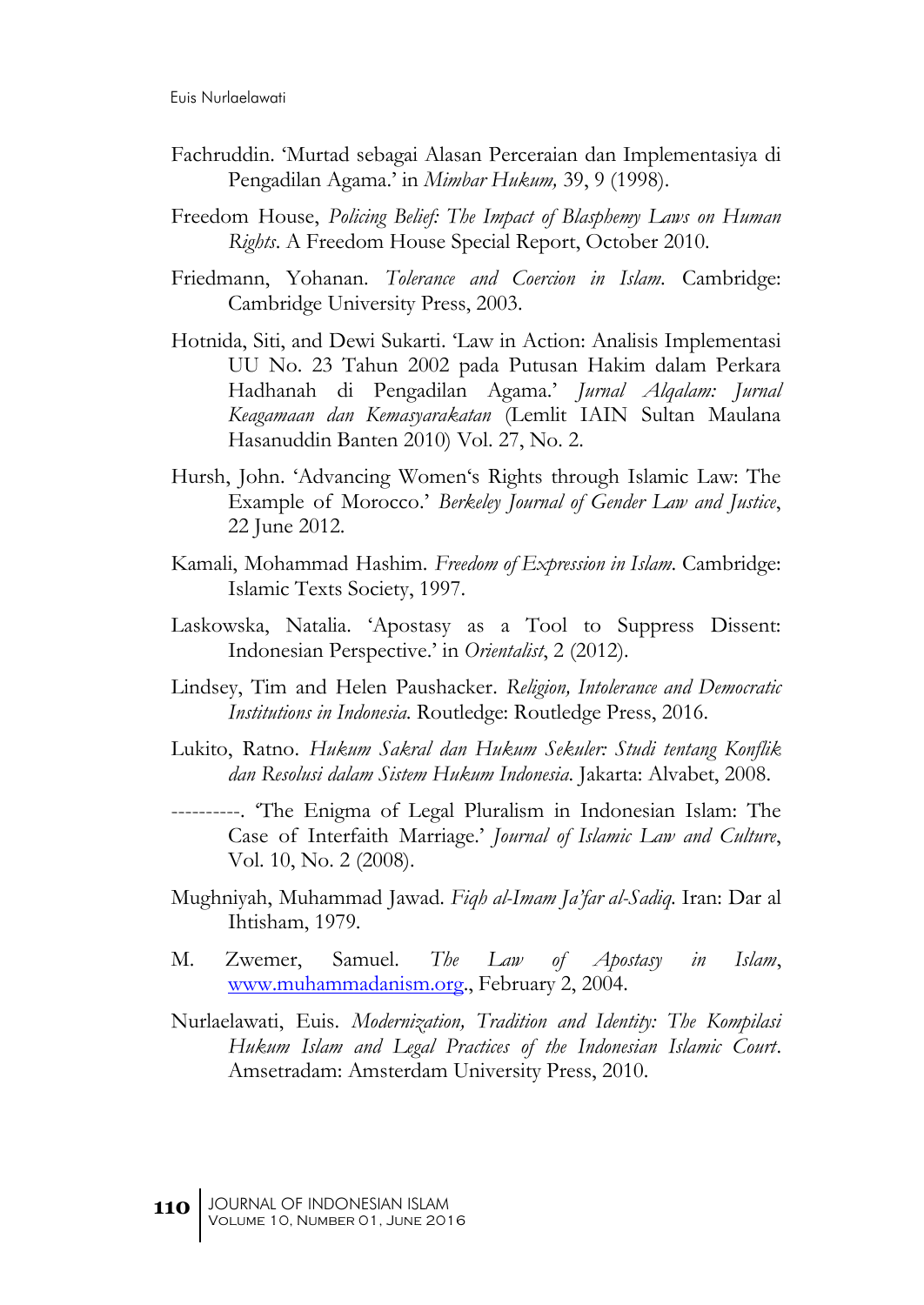- ----------. 'Muslim Women in Indonesian Religious Court: Reforms, Strategies and Pronouncement of Divorce.' *Journal of Islamic Law and Society*, Vol. 20, 3 (2013).
- ----------, and Muhrisun Afandi. 'Islam and Children's Right: The Implementation of the Best Interst of the Child in Indonesia and Morocco.' *A Research Report*. The Minsitry of Religious Affairs, Jakarta, 2016.
- ----------. 'Sharia-based Laws in Indonesia: The Legal Position of Women and Children.' in Kees van Dijk. *Regime, Change, and Democracy: The Case of Indonesia*. Leiden: Leiden University Press, 2015.
- ----------. 'The Legal Fate of Muslim Women in Indonesia: Divorce and Child Custody.' in Tim Lindsey and Helen Paushacker. *Law, Religion, and Intolerance in Indonesia.* Routledge: Routledge Press, 2016.
- Otto, Jan Michiel*. Sharia Incorporated.* Leiden: Leiden University Press, 2010.
- Peters and Devries. 'Apostasy in Islam.' *Die Welts des Islams*. 1 at 5 etseq (1976).
- Patricia Michelle Eng Hui Yapa and Boon Huat Tanb. 'Families Experience of Harmony and Disharmony in Systemic Psychotherapy and Its Effects on Family Life. *Journal of Family Theraphy.* 33, 3 (2011).
- Pijfer, C.F. *Fragmenta Islamica, Studien over Het islamisme in Nederlandsch-Indie*. Leiden: E.J. Brill, 1934.
- Powers, David S. *Studies on the Quran and Hadith: The Formation of the Islamic Law of Inheritnace.* London: University of California Press, 1979.
- Saeed, Abdullah and Hassan Saeed. *Freedom of Religion, Apostasy and Islam.* Michigan: Ashgate Publishing, 2004.
- Sabiq, Sayyid. *Fiqh al-Sunnah*. Beirut: Dar al-Fathi, 1990.
- Tucker, Judith. *Women, Family, and Gender in Islamic Law*. Cambridge: Cambridge University Press, 2008.